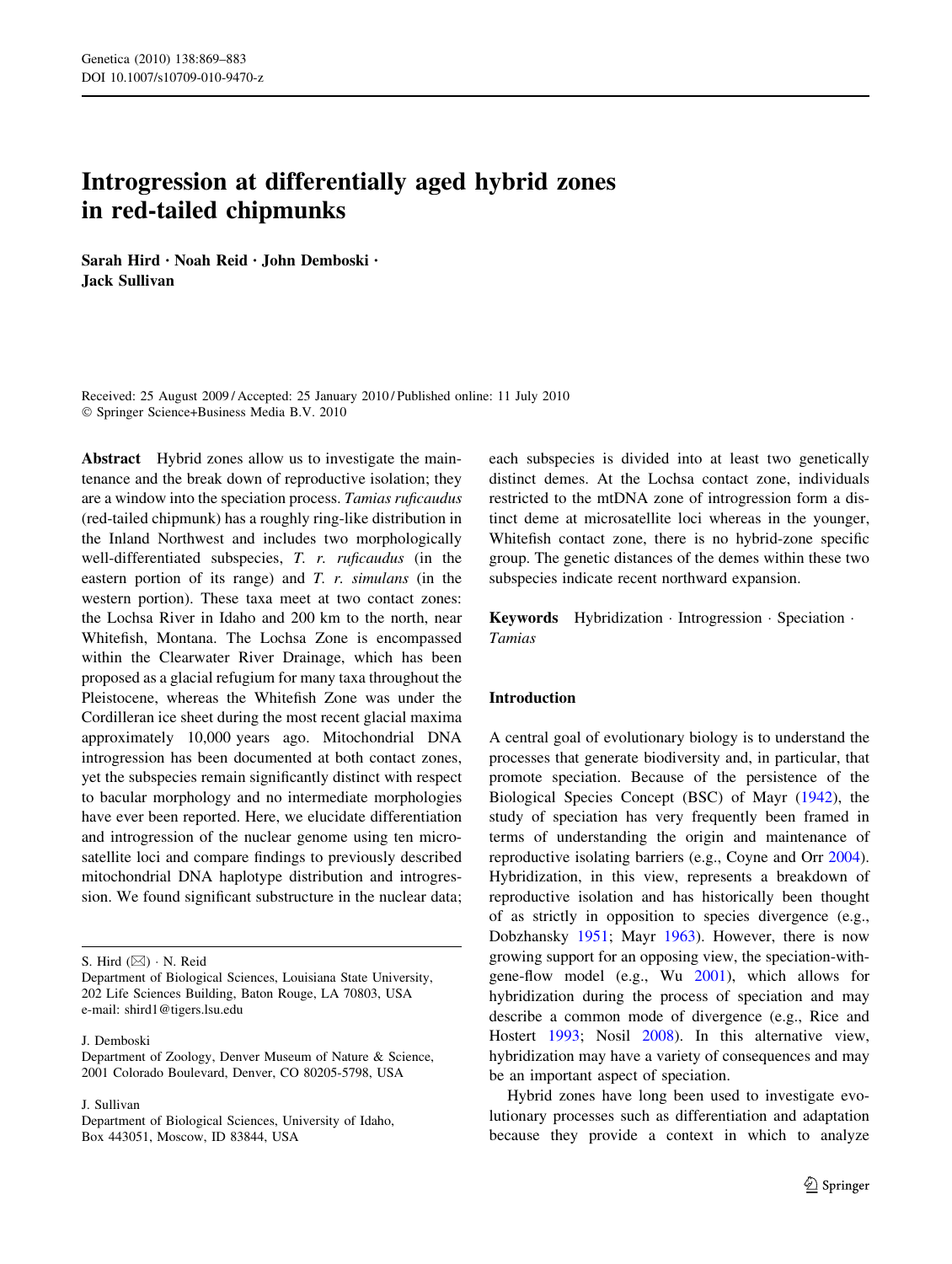migration and gene flow, as well as explore the effects of ecological divergence through the analysis of genetic or morphological clines (Barton and Hewitt [1985](#page-13-0)). In recent years, studies of hybrid zones have provided evidence in support of the divergence-with-gene-flow model of speciation as they have been shown to act as a filter between incompletely isolated taxa, allowing the introgression of neutral or advantageous alleles while filtering out deleterious ones (Martinsen et al. [2001;](#page-14-0) Brumfield et al. [2001\)](#page-13-0). A multi-locus genetic approach to the study of hybrid zones allows identification of neutral variation that may indicate patterns of isolation, contact, hybridization or lineage sorting and proves very useful in the study of speciation.

Chipmunks (Tamias) provide a useful study system for questions of speciation and hybridization. The 23 chipmunk species in the western North America clade likely represent a rapid radiation; there is only one species in eastern North America and one species in Eurasia. They are classic niche partitioners who competitively exclude congeners from specific habitats but have broadly overlapping fundamental niches (Heller [1971;](#page-14-0) Heller and Gates [1971\)](#page-14-0). Tamias species are frequently difficult to identify using most skeletal and pelage characters; but a generally reliable marker is bacular morphology, a character that tends to exhibit strongly discontinuous variation among taxa (White [1953;](#page-14-0) Good et al. [2003](#page-13-0)). Because of the pattern, divergence in bacular morphology has traditionally been thought to represent reproductive isolation, perhaps being a mechanical barrier to gene flow (Patterson and Thaeler [1982](#page-14-0)). However, there is growing evidence that hybridization (in spite of bacular divergence) is likely an important factor in the diversification of Tamias, in western North America. There are at least two documented cases of mitochondrial introgression across non-sister species (Good et al. [2003,](#page-13-0) [2008;](#page-13-0) Reid et al. [2010\)](#page-14-0) and phylogenetic evidence for introgressive hybridization among several other species (Reid et al. unpublished data).

Tamias ruficaudus (red-tailed chipmunk) is a northern Rocky Mountain endemic, and it occupies mesic forest habitats in the Inland Northwest. Two subspecies are described: eastern T. r. ruficaudus and western T. r. simulans. They form a ring-like distribution and meet at two contact zones. The southern contact zone occurs along the Lochsa River in central Idaho and the northern zone is northeast of Whitefish, Montana (Fig. [1\)](#page-2-0). The northern zone (the Whitefish zone) occurs in an area that was covered by the Cordilleran ice sheet during Pleistocene cold periods (Delcourt and Delcourt [1993\)](#page-13-0). The pollen record suggests that suitable forest habitat for T. ruficaudus has only been present north of the southern extent of glaciation in the last few thousand years (Mack et al. [1978](#page-14-0)). Conversely, the southern contact zone (the Lochsa zone) occurs in the Clearwater Drainage, an area that was likely a glacial refugium for mesic forest taxa throughout the climatic changes of the Pleistocene (Daubenmire [1952;](#page-13-0) Detling [1968](#page-13-0); Carstens et al. [2005\)](#page-13-0). Thus, although the precise age of the Lochsa zone is difficult to identify, the Whitefish zone is clearly very recent (post-Pleistocene) whereas the Lochsa zone is more ancient.

The subspecies have long been recognized on the basis of pelage characteristics (Howell [1922\)](#page-14-0). Subsequently, Patterson and Heaney ([1987\)](#page-14-0) postulated that these subspecies represent full species based on differentiation of the baculum (os penis: Fig. [1](#page-2-0)), a key taxonomic character in chipmunks (White [1953\)](#page-14-0) and other sciurids. They did not formally recommend the elevation of each subspecies to species status because the location and nature of the contact zones were not established. Good and Sullivan ([2001\)](#page-13-0) located and sampled the two contact zones between the subspecies and confirmed a significant difference in subspecific bacular morphology (Canonical Variates Analysis, Good et al. [2003](#page-13-0)). They documented no morphological intermediates and distinct bacular morphs were segregated on opposite banks of the Lochsa River (Good and Sullivan [2001](#page-13-0)). Additionally, they documented two strongly supported mitochondrial DNA (mtDNA) clades, assignable to subspecies, but found apparent introgression at both contact zones. An eastern mtDNA haplotype is found in every T. r. ruficaudus individual and in many T. r. simulans individuals near the contact zones; a western mtDNA clade is restricted to T. r. simulans individuals. In the Lochsa zone, the mtDNA contact zone is displaced north and west at least 150 km from the bacular contact zone, whereas in the Whitefish zone it is displaced by around 25 km. Furthermore, Hird and Sullivan [\(2009](#page-14-0)) showed that at the Lochsa River, a group of populations within the hybrid zone—the area with  $T$ .  $r$ . simulans bacular morphology and eastern mtDNA haplotypes—has differentiated from both parentals at nuclear loci.

Our primary aim is to characterize and explain the difference in introgression at the two contact zones and secondarily, assess population substructure across the species. Based on the differential, unidirectional, mtDNA introgressions observed by Good and Sullivan [\(2001](#page-13-0)), and the observed non-zero levels of gene flow (Hird and Sullivan [2009](#page-14-0)) we address the following hypotheses:

Hypothesis 1 Similar to the differential introgression of mtDNA, the nuclear loci (ten microsatellite loci) will have differentially introgressed across the contact zones. The older contact zone, at the Lochsa River, will have more introgressed or hybrid genotypes, whereas the purportedly younger contact zone near Whitefish, MT may have more restricted introgression. These introgressions should not be unidirectional, like the mtDNA, since nuclear DNA is not uniparentally inherited.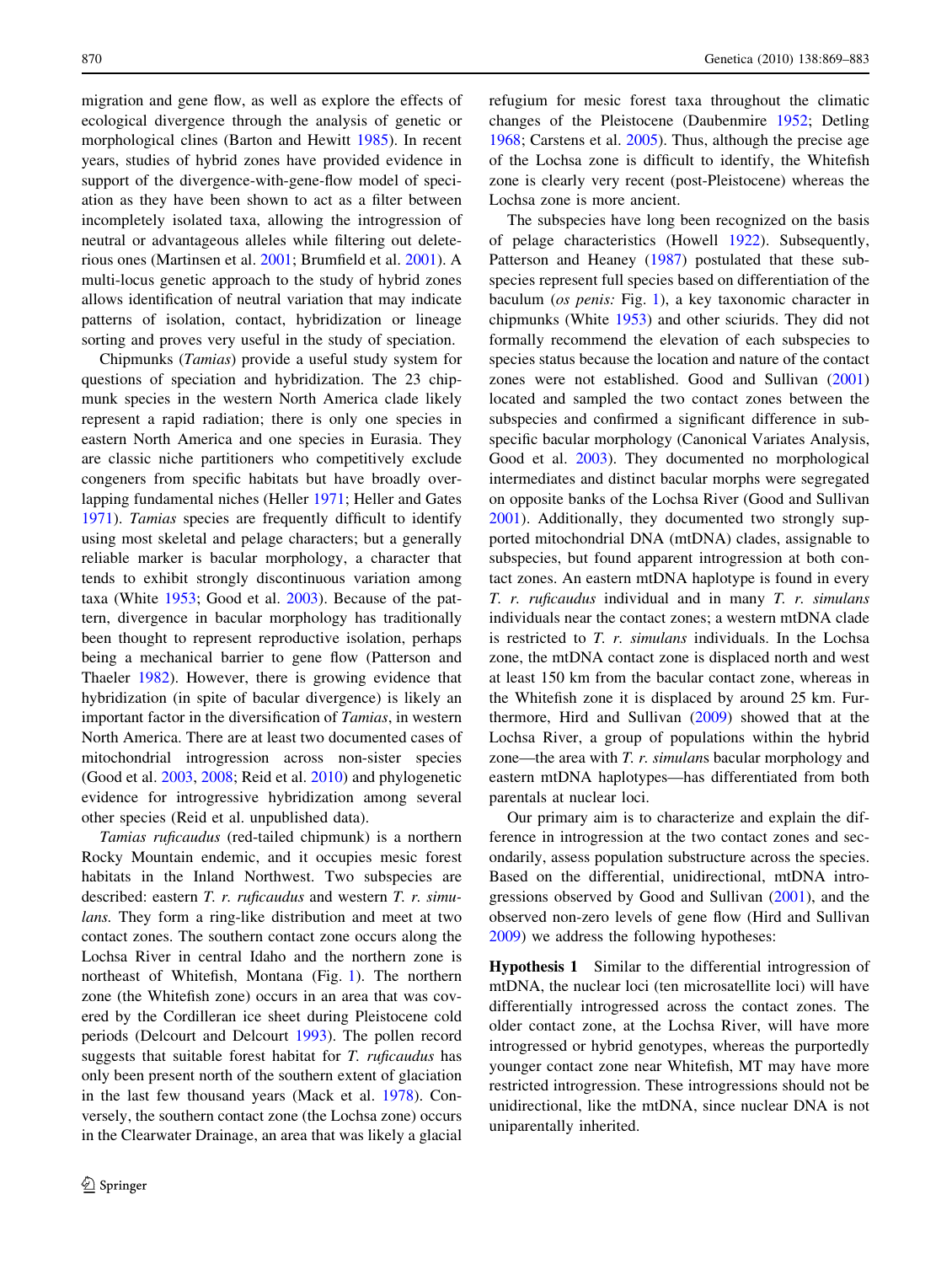<span id="page-2-0"></span>Fig. 1 Distribution of Tamias ruficaudus. Shading represents the subspecies ranges. Thick solid lines indicate state boundaries; thin solid lines indicate rivers a is the Clark Fork River, b is the St. Joe River, c is the North Fork of the Clearwater River, d is the Lochsa River. The bacular morphs for each subspecies are shown in the same shade as the subspecies distribution and are drawn on the same scale. Numbers refer to collection localities, referenced in "[Appendix 1](#page-12-0)". Dashed lines delimit the five demes assessed using STRUCTURE



Hypothesis 2 T. ruficaudus has experienced a recent northward expansion. Based on geologic history, we hypothesize this occurred in the last 10,000 years and this will be analyzed with a coalescent approach, specific population expansion tests and diversity statistics.

# Materials and methods

# Sampling and DNA extraction

In total, 306 chipmunks were sampled between 1999 and 2007: 175 T. r. simulans individuals from 24 localities and 131 T. r. ruficaudus individuals from 18 localities (Fig. 1,

''[Appendix 1'](#page-12-0)'). Populations 48, 54 and 58 had samples collected on both the north bank and south bank of the Lochsa River (thus 48 N and 48 S, etc.). Genomic DNA was extracted from ear clips (stored in 90% ethanol), livers or kidneys, using either the CTAB/DTAB protocol (Gustincich et al. [1991\)](#page-14-0) or the Animal Tissue protocol with a DNeasy Tissue Kit (Qiagen, Valencia, CA). Animal use protocols were approved by the University of Idaho IACUC (protocol number UIACUC-2005-40).

## mtDNA sequencing and analysis

An approximately 800 base pair segment of cytochrome b was amplified following the protocols in Good et al. [\(2003\)](#page-13-0).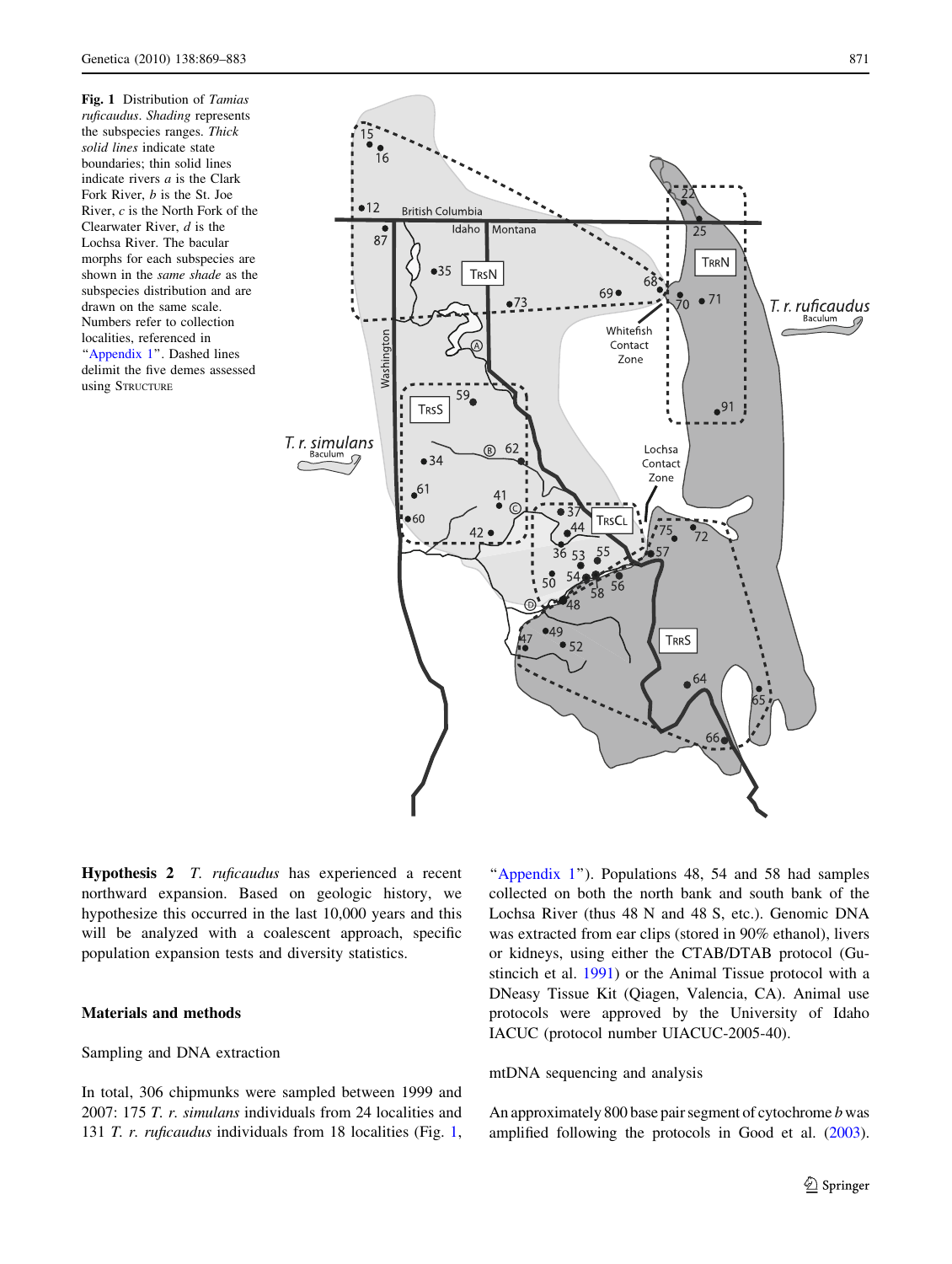Additionally, homologous sequences from previous T. ruficaudus studies (Good and Sullivan [2001](#page-13-0); Good et al. [2003\)](#page-13-0) were downloaded from GenBank, and all sequences were pruned to the maximum length of overlap, 575 base pairs. The primers were designed specifically for chipmunks (Good and Sullivan [2001](#page-13-0)) and amplify a fragment that exhibits sufficient variation for intraspecific studies (4.7% uncorrected divergence between subspecies, Good and Sullivan [2001](#page-13-0)). PCR products were sequenced on an ABI 3130 and edited and aligned using SEQUENCHER (Gene Codes Corp., Ann Arbor, MI). The complete mtDNA dataset contained 266 of the 306 T. ruficaudus individuals, including at least one individual from each population, and five outgroup individuals. To ease computational load, we condensed redundant sequences using MACCLADE (v. 4.06; Maddison and Maddison, [2003](#page-14-0)), which resulted in 61 unique haplotypes. DT-MODSEL was used (Minin et al. [2003\)](#page-14-0) to select the simplest model that is expected to perform well in this phylogeny estimation (Sullivan and Joyce [2005](#page-14-0)), and PAUP\* 4.0 (Swofford [2002\)](#page-14-0) was used to conduct an iterative maximum-likelihood (ML) search following Sullivan et al. [\(2005](#page-14-0)). Nodal support was evaluated via 500 bootstrap replicates (Felsenstein [1985\)](#page-13-0) using the Fast Step search option, with a single tree was held for each replicate (i.e., MAX- $TREE = 1$ ). In addition, we assessed nodal support using posterior probabilities generated by MRBAYES (Huelsenbeck and Ronquist [2001](#page-14-0); Ronquist and Huelsenbeck [2003](#page-14-0)). We conducted two independent runs of four Markov chains. Convergence was assumed when the standard deviation of split frequencies decreased to 0.01. Our sample frequency was 1,000 and this resulted in 4,441 trees, the first 25% of which were discarded as burn-in. Independent runs were merged and a majority-rule consensus tree was obtained. Haplotypes were assigned following Good et al. [\(2003](#page-13-0)).

### Genotyping microsatellites

Ten microsatellite loci were amplified using primer pairs (forward and reverse) and PCR protocols from Schulte-Hostedde et al. [\(2000\)](#page-14-0): EuAmMS26, EuAmMS35, EuAmMS37, EuAmMS41, EuAmMS86, EuAmMS94, EuAmMS108, EuAmMS114, EuAmMS138 and EuAmMS142 (the loci will be referred to by the numerical portion of their names hereafter). The forward primer of each pair was fluorescently labeled using 6-FAM, HEX, NED, PET, TET or VIC [Applied Biosystems, Inc.  $(ABI)$ ] on the 5<sup> $\prime$ </sup> end for detection on an ABI 3130.

PCR amplifications of  $20 \mu l$  were performed using 100 µg of genomic DNA, 5 µM of labeled primer, 10 µM unlabeled primer, 1 mM dNTP,  $10 \times PCR$  buffer (Invitrogen), 1.5 mM  $MgCl<sub>2</sub>$  (Invitrogen), 0.2U Taq polymerase (Invitrogen). PCR protocols consisted of an initial denaturing step of  $94^{\circ}$ C for 3 min, followed by 32 cycles of 45 s at  $94^{\circ}$ C, 45 s at appropriate annealing temperature (Schulte-Hostedde et al.  $2000$ ), 45 s at 72 $^{\circ}$ C. One and a half microliters of PCR product were added to 10 uL Hi-Di (ABI) and 0.3 µl GeneScan LIZ500 size standard (ABI) and run on an ABI 3130. Alleles were visualized and called using GENEMAPPER (ABI).

## Microsatellite diversity

We used GENEPOP 3.4 (Raymond and Rousset [1995](#page-14-0)) to test Hardy–Weinberg Equilibrium (HWE), and to estimate observed and expected levels of heterozygosity and population differentiation for subspecies and populations. ARLEQUIN v.3.0 (Excoffier et al. [2005\)](#page-13-0) was used to conduct hierarchical analyses of molecular variation (AMOVA) and calculate pairwise  $F_{ST}$  (using the Infinite Alleles Model) and  $R_{ST}$  (Stepwise Mutation Model); significance was assessed using the permutation test in the program with 1,000 permutations. FSTAT (Goudet [1995](#page-14-0)) was used to calculate allelic richness,  $F_{ST}$ , gene diversity,  $F_{IS}$  and heterozygosity. We used MICRO-CHECKER (van Oosterhout et al. [2004](#page-14-0)) to check our dataset for null alleles, allelic dropout and scoring errors.

### Population structure

STRUCTURE (Pritchard et al. [2000\)](#page-14-0) was used to estimate individual admixture and population assignment without a priori assumptions of population subdivision. Under the admixture model, STRUCTURE estimates coancestry coefficients for individuals assigned to each of  $k$  populations. We ran six replicates with a burn-in of  $5.0 \times 10^4$  followed by  $1.5 \times 10^5$  subsequent generations for each value of  $k$  ranging from one to 12. The upper bound exceeded the values for k that contained discernable clusters. The second order rate of change of the likelihood function (or  $\Delta K$ , Evanno et al.  $2005$ ) was used to detect the value of k with the strongest signal. However, it's more appropriate to treat k as a random variable in a Bayesian framework because this permits inferences of admixture to integrate across uncertainty in estimates of population structure. Therefore, we used the reversible jump MCMC approach implemented in STRUCTURAMA (Huelsenbeck and Andolfatto  $2007$ ) to derive a Bayesian estimate of  $k$  (STRUCTURAMA uses a Dirichlet process prior on  $k$ ). We ran the MCMC for 100,000 generations with a print frequency of 25 generations, leading to 4,000 samples, the first 200 of which were discarded as burn-in. We assessed the influence of the prior distributions of k by varying the expected prior number of populations from one to eight (Table [3](#page-6-0)). This led to a variety of shapes of the prior distribution. In addition, we used STRUCTURAMA to calculate marginal likelihoods where the number of populations is fixed (instead of being a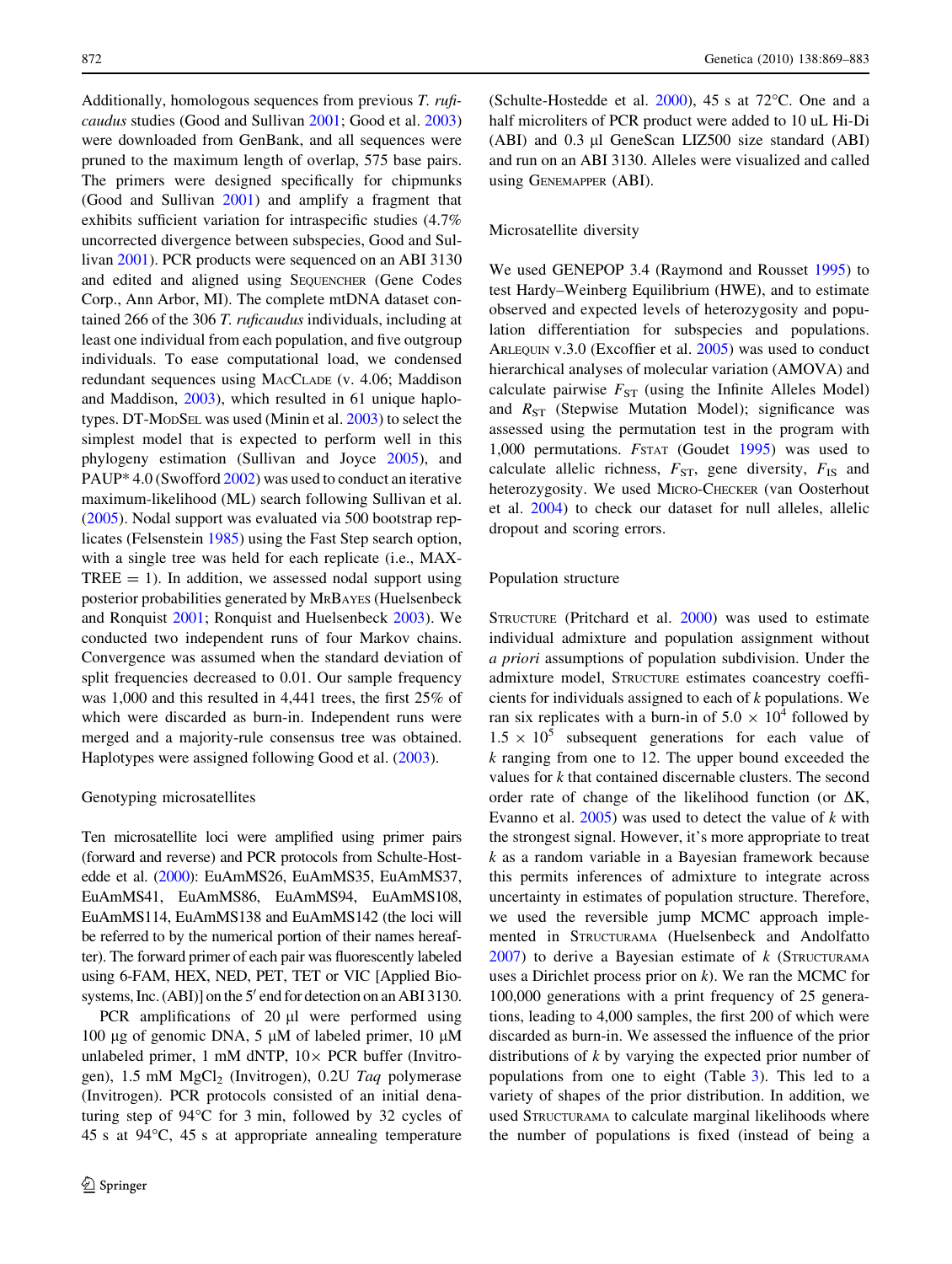random variable); we ran  $k = 1$  to  $k = 8$  with the same MCMC run parameters as above.

We then used BAYESASS (Wilson and Rannala [2003](#page-14-0)) for assignment because it does not assume HWE within samples. It can identify migrants and F1 hybrids, assess recent migration rates and corroborate assignment of individuals made by the above programs. Data were partitioned by subspecies and run for  $3 \times 10^6$  iterations. An individual was considered assigned if the probability of assignment was greater than 80%. In order to test for recent hybridization explicitly, we used NEWHYBRIDS (Anderson and Thompson [2002](#page-13-0)) to estimate posterior probabilities for each individual being pure parentals, F1, F2 and backcrossed genotypes, without a priori population assignment. We used NEWHYBRIDS' default genotype frequency classes that constitute a pairwise test (since there are at most two pure parentals), so we partitioned our data three ways: (1) all individuals together, (2) Whitefish contact zone and (3) Lochsa contact zone. We ran two replicate analyses of each dataset which consisted of a burn-in of  $1 \times 10^4$  followed by  $1 \times 10^4$  generations, as recommended by Anderson and Thompson ([2002\)](#page-13-0). A single long run with a burn-in of  $2.5 \times 10^4$  followed by  $1 \times 10^5$  generations was done to corroborate results. An individual was considered assigned if the probability of a single frequency class exceeded 80%.

We used the program POPULATIONS (Langella [2002\)](#page-14-0) to construct neighbor-joining trees based on Cavalli-Sforza and Edwards chord distance (DC) (Cavalli-Sforza and Edwards [1967](#page-13-0)) for both the individual populations and demes (hereafter, demes refers to the most probable and significant genetic clusters we detected with the STRUCTURE analyses; see Results—Population Structure below). To assess support, we conducted 1,000 bootstrap replicates over loci.

#### Coalescent analysis

We used the coalescent-based program IM (Nielsen and Wakeley [2001;](#page-14-0) Hey and Nielsen [2004](#page-14-0)) to derive a modelbased estimate of gene flow on our mtDNA dataset. The model included the following parameters:  $\theta$  for *T. r. simulans* ( $\theta$ <sub>TRS</sub>), *T. r. ruficaudus* ( $\theta$ <sub>TRR</sub>), and the ancestral *T. rufi*caudus population ( $\theta_{TR}$ ), migration from T. r. simulans into T. r. ruficaudus ( $m_{\text{TRR}}$ ), and from T. r. ruficaudus into T. r. simulans ( $m_{\text{TRS}}$ ) and time since divergence ( $t_{\text{div}}$ ). In order to help distinguish between hybridization and lineage sorting, we also recorded the distribution of the number  $(N_{\text{mig}})$  and timing  $(t_{\text{mig}})$  of migration events occurring over the course of the MCMC simulation (Won and Hey [2005](#page-14-0)). A more recent  $t_{\text{mig}}$  than  $t_{\text{div}}$  would support hybridization whereas a  $t_{\text{mig}}$ older than  $t_{div}$  would support lineage sorting.

Upper bounds for priors were estimated through a series of preliminary runs. A burn-in of  $6 \times 10^5$  was followed by at least  $5.0 \times 10^6$  additional generations. We partitioned the data by contact zone (161 sequences for the Lochsa contact zone, 90 sequences for the Whitefish contact zone) and performed three independent replicates per dataset. Similarity of posterior distributions and effective sample sizes (ESS) were used to infer convergence (Hey [2005](#page-14-0)). The parameters  $\theta$ , m,  $t_{\text{div}}$  and  $t_{\text{mix}}$  were translated into effective populations size ( $N_{\text{cTRS}}$  and  $N_{\text{cTRR}}$ ), migration rate per year  $(M)$  and years since divergence and mean migration event  $(T_{div}$  and  $T_{mig}$ ), respectively, using a mitochondrial mutation rate of 0.5%/MYR (Harrison et al. [2003](#page-14-0)), which has been previously used for mitochondrial studies in ground squirrels (as there is no estimate for mtDNA mutation rate in Tamias. This estimate was converted to a per locus mutation rate based on the size of the fragment we amplified; therefore, we used a mutation rate of  $3.4 \times 10^{-6}$  substitutions/locus/year for the Lochsa dataset and  $2.8 \times 10^{-6}$  substitutions/locus/year for the Whitefish dataset.

## Population expansion

To test for a population expansion signature in the ten microsatellite loci, we used the Microsoft Excel macro KGTESTS (Bilgin  $2007$ ) to perform a within-locus k-test and an interlocus g-test (Reich and Goldstein [1998\)](#page-14-0). The k-test analyzes distribution of allele length with the assumption that the gene genealogies of a constant sized population are the result of an ancient bifurcation and the allele distribution is bimodal, with few intermediate allele sizes. A population that has recently expanded has gene genealogies that are the result of variously aged bifurcations and the allele distributions are smoother. The g-test assesses the variance of the variance of allele distributions; it assumes that populations of constant size have genes with ancient bifurcations that lead to a large variance in allele frequencies, whereas populations of recent expansion have more tightly clustered bifurcations and therefore have a lower variance.

# Results

#### mtDNA distribution

The mtDNA analysis was done to increase sampling across the species range. Results were very similar to previously published mtDNA studies (Good and Sullivan [2001](#page-13-0); Good et al. [2003\)](#page-13-0). There are two major mtDNA clades, an eastern and a western clade (Fig. [2](#page-5-0)). Only T. r. simulans individuals have the western mtDNA and all  $T$ .  $r$ . *ruficaudus*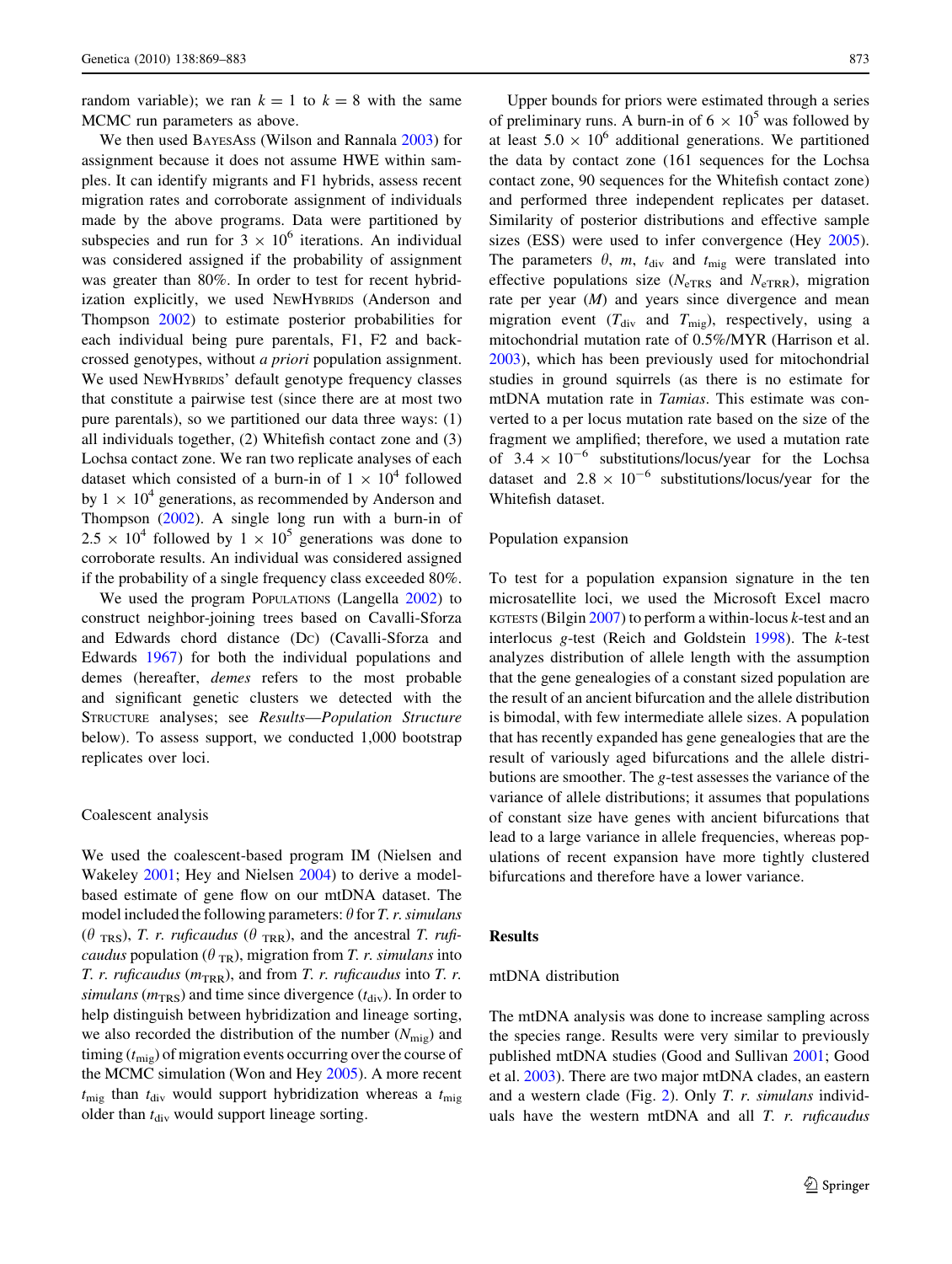<span id="page-5-0"></span>

Fig. 2 Maximum likelihood estimate (model:  $HKY + I$ ) of phylogeny of cytochrome b (575 bp) for 61 unique haplotypes derived from 271 individuals. Letter/number combinations correspond to unique haplotypes and the number of individuals belonging to each and their respective demes are shown. Values above nodes are bootstrap percentages, values beneath the node are posterior probabilities. Names that begin with  $E$  belong to the eastern clade;  $W$  is the western clade

individuals have the eastern haplotype. At both contact zones, there are T. r. simulans individuals with eastern haplotypes. There appears to be geographically correlated substructure within the eastern clade.

#### Microsatellite diversity

All ten microsatellite loci were polymorphic within populations and subspecies. Significant departures from HWE occurred in 13 of 20 exact tests (using GENEPOP) when subspecies were analyzed; eight of 40 exact tests were significant within the five demes. When the 42 populations were analyzed separately, nine of 352 tests failed to reject the null hypothesis of HWE. A global test (Fisher's Method) for linkage disequilibrium within subspecies

Table 1 Microsatellite diversity statistics for the five demes (TrsN, TrsS, TrsCl, TrrS, TrrN) and two subspecies (TRS, TRR), including Fst, Fis, observed heterozygosity  $(H<sub>O</sub>)$ , number of alleles corrected for sample size  $(A^*)$  and the associated P-values  $(P)$ 

|                  | $F_{ST}$ | $F_{\rm IS}$ | $H_{\rm O}$ | $A^*$ |
|------------------|----------|--------------|-------------|-------|
| TRSN             | 0.064    | $-0.019$     | 0.660       | 1.651 |
| TrsS             | 0.030    | 0.016        | 0.761       | 1.755 |
| TRSCL            | 0.007    | 0.053        | 0.777       | 1.821 |
| TRRS             | 0.056    | 0.016        | 0.745       | 1.766 |
| TRRN             | 0.085    | $-0.015$     | 0.606       | 1.644 |
| P                | 0.74     | 0.528        | 0.004       | 0.002 |
| <b>TRS</b>       | 0.092    | 0.019        | 0.73        | 1.745 |
| <b>TRR</b>       | 0.105    | 0.005        | 0.696       | 1.732 |
| $\boldsymbol{P}$ | 0.74     | 0.62         | 0.221       | 0.65  |

rejected the null hypothesis of genotypes being independent across loci ( $P < 0.05$ ) for seven out of 45 tests. The null hypotheses of identical allelic and genotypic frequencies were rejected ( $P < 0.001$ ) at all ten loci between subspecies and demes.

Tests for  $F_{IS}$ , heterozygosity, allelic richness and genetic diversity failed to be significant when subspecies were grouped together (using  $F_{\text{STAT}}$ , Table 1). When data were partitioned by demes,  $F_{IS}$  ranged from  $-0.019$  to 0.053 but failed to be significant ( $P = 0.52$ ). Heterozygosity ranged from 0.606 to 0.777 ( $P = 0.004$ ). Total number of alleles ranged from 4 to 24 and allelic richness ranged from 1.644 to 1.821 ( $P = 0.002$ ). Gene diversity ( $Hs$ ) ranged from 0.597 to 0.82 ( $P = 0.0009$ ). Across all measures (except  $F_{ST}$ ) deme TrsCL had the highest values and demes TrsN and TRRN had the lowest (Table 1).

In the AMOVAs, when analyzing demes as groups of populations, 76.99% of the variation existed within populations, 5.33% existed among populations within demes and 17.69% existed between demes. When we analyzed subspecies as groups of demes, 86.20% of the variation existed within demes, 8.56% existed among demes within subspecies and 5.24% existed between subspecies.  $F_{ST}$  and  $R_{ST}$  measure genetic divergence among subpopulations using the Infinite Alleles Model and the Stepwise Mutation Model, respectively.  $F_{ST}$  was 0.089 and  $R_{ST}$  was 0.117 between the subspecies; both of these estimates were significantly different from zero ( $P \lt 0.001$ ). Assessing the five demes in a pairwise manner,  $F_{ST}$  ranged from 0.045 to 0.[2](#page-6-0)12 and  $R_{ST}$  ranged from 0.033 to 0.331 (Table 2). Again, every pairwise estimate of  $F_{ST}$  and  $R_{ST}$  was significantly different from zero ( $P < 0.001$ ).

#### Population structure

Averaged across six independent replicates, the log likelihood values from STRUCTURE increased from  $k = 1$  to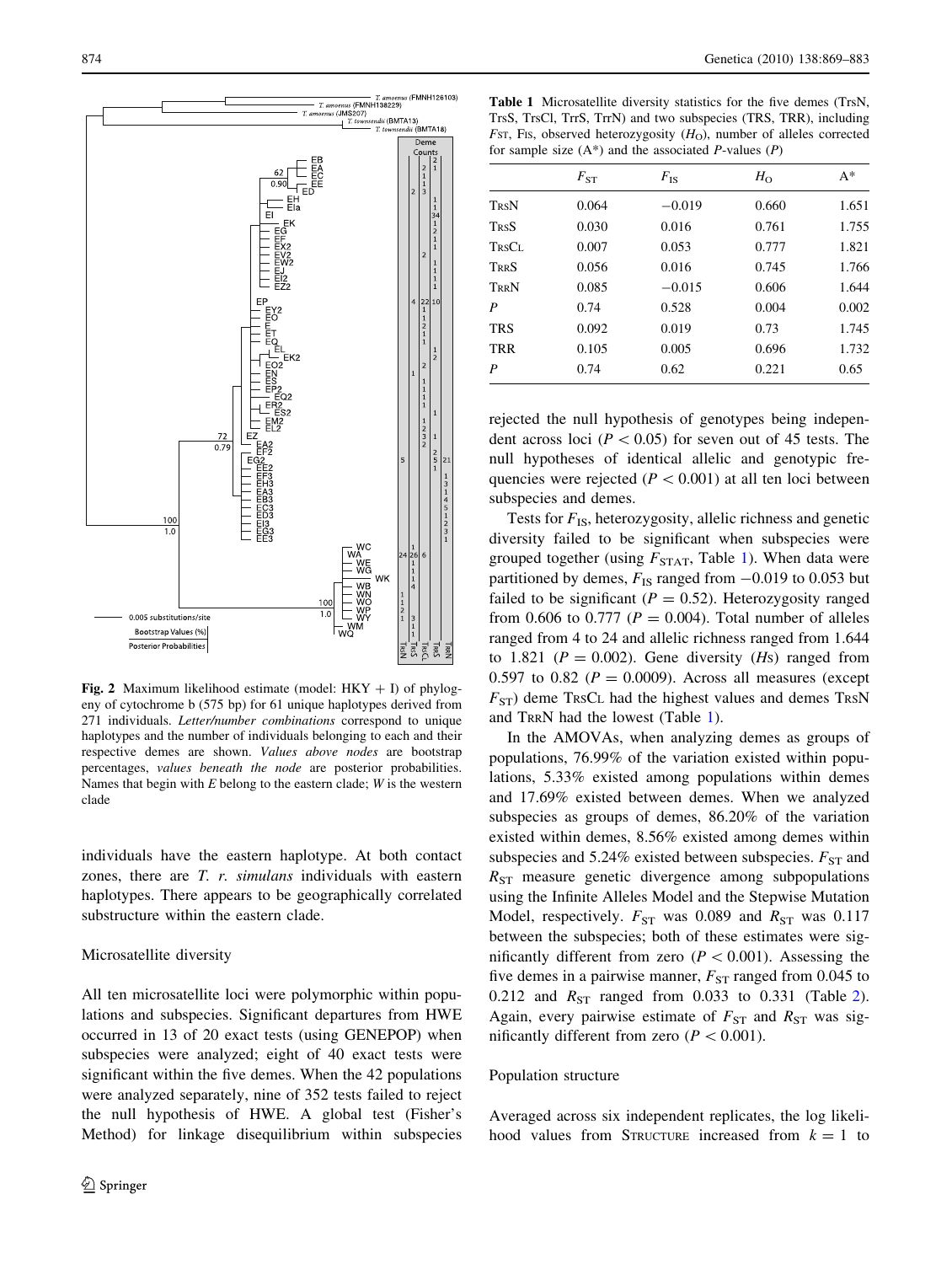<span id="page-6-0"></span>Table 2 Population differentiation between demes. FsT is above the diagonal, RST is below

|       | TRSN  | TrsS  | TRSCL | TRRS  | TRRN  |
|-------|-------|-------|-------|-------|-------|
| TRSN  |       | 0.099 | 0.116 | 0.144 | 0.212 |
| TRSS  | 0.097 |       | 0.045 | 0.114 | 0.205 |
| TRSCL | 0.314 | 0.129 |       | 0.662 | 0.158 |
| TRRS  | 0.094 | 0.132 | 0.260 |       | 0.090 |
| TRRN  | 0.157 | 0.226 | 0.331 | 0.033 |       |



Fig. 3 The three methods used for assessing the most likely number of demes. The black line is the average log likelihood averaged over six STRUCTURE runs. The gray line is  $\Delta K$ , a metric for how much better  $k$  is compared to  $k-1$ . The *gray bars* represent the posterior probability of k, when the expected prior number of populations is two

 $k = 5$ , decreased slightly at  $k = 6$  and increased to the highest value at  $k = 7$  (Fig. 3). The variance increased with every increase in k. The values for  $k = 2$  and  $k = 5$ had the two greatest  $\Delta K$  scores (Fig. 3), indicating the greatest increase in fit from the previous k. We used STRUCTURAMA to evaluate the data in two ways. First, we evaluated the marginal likelihood of each value of  $k$  from one to eight. The likelihood increased substantially from  $k = 1$  to  $k = 5$ , after which the values plateau (P[X|K], Table 3). We also treated the number of populations as a random variable and assessed mean partition of number of populations over a variety of values for  $\alpha$  (Table 3).  $k = 3$ had the highest posterior probability when expected prior number of populations was one;  $k = 4$  was highest when expected prior number of populations was three and four;  $k = 5$  was highest when expected prior number of populations was two, five, six, seven and eight.

The coancestry assigned by STRUCTURE at  $k = 2$  corresponds broadly to subspecies; 242 of the 306 individuals had a coancestry coefficient of >80%. The patterns within  $k = 3$  and  $k = 4$  were subsets of the pattern at  $k = 5$ , which divides the individuals into a northern T. r. simulans group (TRSN), a southern  $T$ .  $r$ . simulans (TRSS), a  $T$ .  $r$ . simulans group restricted to the Lochsa River mtDNA introgression zone (TRSCL-for T. r. simulans Clearwater),

| EPNP          | $1(\alpha = 0.0100)$ |         | $2(\alpha = 0.1651)$ |                                                                                                                                                                                                       | $3(\alpha = 0.3421)$ |         | $4(\alpha = 0.5301)$ |         | $5(\alpha = 0.7281)$ |         | $6(\alpha = 0.9355)$ |         | $7(\alpha = 1.1517)$ |        | $8(\alpha = 1.3764)$ |        |
|---------------|----------------------|---------|----------------------|-------------------------------------------------------------------------------------------------------------------------------------------------------------------------------------------------------|----------------------|---------|----------------------|---------|----------------------|---------|----------------------|---------|----------------------|--------|----------------------|--------|
|               | Pr[K]                | Pr[K X] | Pr[K]                | Pr[K X]                                                                                                                                                                                               | Pr[K]                | Pr[K X] | Pr[K]                | Pr[K X] | Pr[K]                | Pr[K X] | Pr[K]                | Pr[KIX] | Pr[K]                | Pr[KX] | Pr[K]                | Pr[KX] |
|               |                      |         |                      |                                                                                                                                                                                                       |                      |         |                      |         |                      |         |                      |         |                      |        |                      |        |
|               | 0.9390               |         | 0.3608               |                                                                                                                                                                                                       | 0.1259               |         | 0.0427               |         | 0.0142               |         | 0.0046               |         | 0.0015               |        | 0.0005               |        |
|               | 0.0592               |         | 0.3753               |                                                                                                                                                                                                       | 0.2714               |         | 0.1427               |         | 0.0650               |         | 0.0271               |         | 0.0107               |        | 0.0040               |        |
|               | 0.0018               | 0.8001  | 0.1871               |                                                                                                                                                                                                       | 0.2803               | 0.0692  | 0.2284               | 0.0405  | 0.1429               | 0.0234  | 0.0767               | 0.0158  | 0.0371               | 0.0103 | 0.0167               | 0.0084 |
|               |                      | 0.1978  | 0.0599               | 0.4728                                                                                                                                                                                                | 0.1860               | 0.6106  | 0.2348               | 0.5370  | 0.2017               | 0.4494  | 0.1391               | 0.3991  | 0.0830               | 0.3473 | 0.0446               | 0.2770 |
|               |                      | 0.0021  | 0.0139               | 0.4830                                                                                                                                                                                                | 0.0896               | 0.3015  | 0.1751               | 0.3894  | 0.2067               | 0.4730  | 0.1832               | 0.5096  | 0.1345               | 0.5433 | 0.0863               | 0.5798 |
|               |                      |         | 0.0025               | 0.0431                                                                                                                                                                                                | 0.0335               | 0.0184  | 0.1014               | 0.0324  | 0.1644               | 0.0518  | 0.1872               | 0.0737  | 0.1692               | 0.0926 | 0.1298               | 0.1289 |
|               |                      |         | 0.0004               | 0.0011                                                                                                                                                                                                | 0.0101               | 0.0003  | 0.0476               | 0.0008  | 0.1060               | 0.0024  | 0.1550               | 0.0018  | 0.1725               | 0.0066 | 0.1581               | 0.0058 |
| E[K X]        | 3.202                |         | 4.572                |                                                                                                                                                                                                       | 4.269                |         | 4.415                |         | 4.560                |         | 4.646                |         | 1.738                |        | 4.846                |        |
| V[KIX]        | 0.1659               |         | 0.3381               |                                                                                                                                                                                                       | 0.3747               |         | 0.3944               |         | 0.412                |         | 0.4195               |         | 0.4394               |        | 0.4403               |        |
| <b>P[XIK]</b> | $-13,223$            |         | $-12,603$            |                                                                                                                                                                                                       | 2,327<br>Ī           |         | $-12,254$            |         | $-12,188$            |         | $-12,180$            |         | $-12,189$            |        | $-12,186$            |        |
|               |                      |         |                      | EPNP expected prior number of populations, k number of populations. $\alpha =$ shape parameter of Dirichlet process prior, Pr/K/ prior probability for k, Pr/K/X/ posterior probability for k, E/K/X/ |                      |         |                      |         |                      |         |                      |         |                      |        |                      |        |
|               |                      |         |                      | mean partition for number of populations, V/K/X/ variance, P/X/K/ marginal likelihood for data given an integer value for k equal to the EPNP of the column (in natural log units)                    |                      |         |                      |         |                      |         |                      |         |                      |        |                      |        |
|               |                      |         |                      | Highest posterior probability for each EPNP is in bold                                                                                                                                                |                      |         |                      |         |                      |         |                      |         |                      |        |                      |        |

Table 3 Prior and posterior probabilities for k in the program STRUCTURAMA using a Dirichlet process prior and a range of values for a

and posterior probabilities 1

Prior

Table 3

for k in the program STRUCTURAMA using a Dirichlet process prior and a range of values for  $\alpha$ 

 $\sim$ 

<sup>2</sup> Springer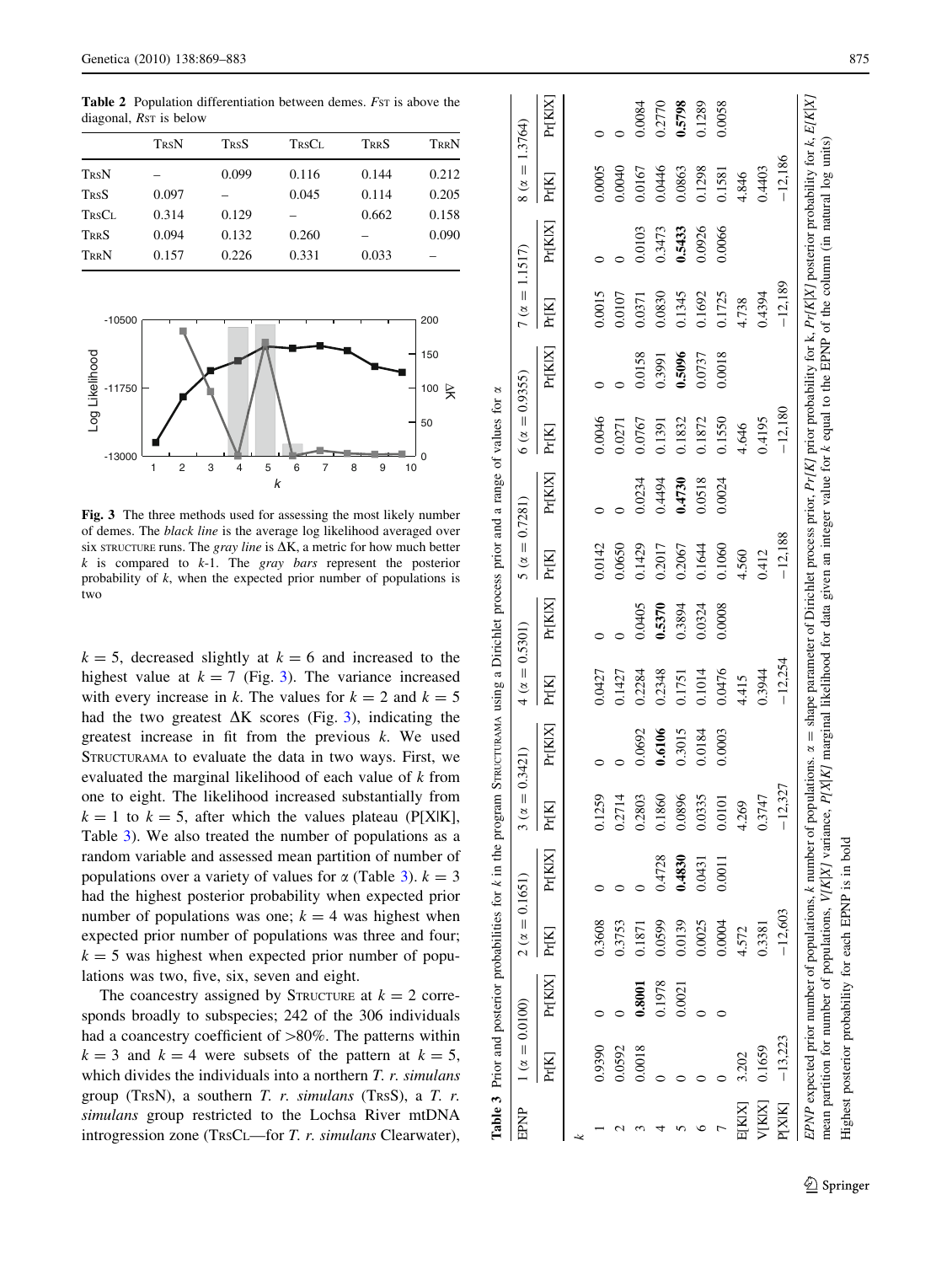a southern  $T$ .  $r$ . *ruficaudus* (TRRS) and a northern  $T$ .  $r$ . *ruficaudus* (TRRN, Fig. [1\)](#page-2-0). The results for  $k = 7$  are similar to  $k = 5$  with the addition of a partition consisting of two T. r. simulans individuals from populations 61 and 53 and TRRS splitting into two groups. Although  $k = 7$  had the greatest log likelihood, the STRUCTURE documentation advises the true value of  $k$  is the smallest value for which the likelihood plot ''more-or-less plateaus'' (Pritchard et al. [2000\)](#page-14-0), which could reasonably be inferred at  $k = 5$ . Furthermore,  $k = 5$  was supported by the  $\Delta K$  measure, the marginal likelihood measure of STRUCTURAMA, as well as five of the eight random variable treatments (Table [3,](#page-6-0) Fig. [3](#page-6-0)). Therefore, we believe the data indicate five genetic demes within T. ruficaudus.

Various methods were used to assess relatedness of individuals and demes and to identify possible hybrid individuals. According to the assignment tests conducted using BAYESASS, four individuals had\80% probability of being correctly assigned to their subspecies (as defined by reproductive morphology). One TRSCL individual had 38.7% hybrid classification. Three TRRS individuals had 46.9, 73.6 and 79.6%. The 79.6% individual also had a 16.7% migrant rating, reducing its ''pure'' percentage to 3.7%. The unrooted neighbor-joining trees from POPULA-TIONS had little support when populations were analyzed (no bootstrap values  $>75\%$ ), but there was moderate support among demes: 65% of the replicates support a TRSN/ TRSS bipartition and 98% of the replicates support TRRS/ TRRN (Fig. [4\)](#page-8-0). The TRSCL individuals were placed between these two clusters in both population and deme analyses (although this placement does not have a high bootstrap value). Using NEWHYBRIDS, at the Whitefish contact zone (demes TRSN and TRRN), most TRSN individuals constituted one of the pure parental classes and TRRN constituted the other. The exceptions were two individuals from population 12 and most individuals from population 68, which were a mix of F2 and backcrossed genotype classes. Across the Lochsa, demes TRSS and TRSCL had all assigned individuals as F2 or backcrossed, however most failed to be assigned. Deme TRRS contained mostly pure individuals with  $>80\%$  probability. The analysis for all individuals together resulted in TRSN comprising a pure parental class, TRRS and TRRN comprising a second pure parental class and TRSS and TRSCL being predominantly F2 s or backcrossed individuals.

# Coalescent estimates

averaged across the three runs. All estimates of Ne (for each subspecies and the ancestral T. ruficaudus population) varied substantially between the two datasets. The estimates for  $t_{\text{div}}$  also differed between the two datasets (1.11) for the Lochsa River dataset and 1.62 for the Whitefish dataset). The value of  $t_{\text{mig}}$  were much more recent than  $t_{\text{div}}$ in all cases and for the Whitefish dataset, the scaled demographic estimates for mean timing of migration were within the last 10,000 years. Parameter and demographic estimates are given in full in Table [4.](#page-9-0)

## Population expansion

We analyzed our data partitioned by demes for two reasons. First, KGTESTS assumes that there is no substructure (which is what our demes represent). Second, the program also assumes the data is evolving in a stepwise fashion. We used the allele size permutation test (Hardy et al. [2003](#page-14-0)) in the program SPAGeDi (Hardy and Vekemans [2002](#page-14-0)) to test whether our data meet this assumption; it does ( $P = 0.008$ ). When we separated the data by their demes, the only significant result was the k-test of TrsCL ( $P = 0.044$ ). Nonsignificant results are shown on Table [5](#page-9-0).

# Discussion

Hybrid zones can directly address the importance of reproductive isolation in speciation. Studies of naturally occurring hybrid zones are particularly relevant between subspecies that are morphologically distinct at a reproductively important character but are ecologically indistinct and have experienced at least some recent gene flow. The mtDNA introgressions within T. ruficaudus at both the Whitefish and Lochsa contact zones (Good and Sullivan [2001](#page-13-0)) were the basis for our hypotheses of gene flow at other loci within the species. The individual markers, pelage (Howell [1922\)](#page-14-0), bacular morphology (Good et al. [2003](#page-13-0)), mtDNA (Good and Sullivan [2001](#page-13-0); Good et al. [2003\)](#page-13-0) and now, nuclear microsatellites, analyzed separately have supported different hypotheses; yet as we sample increasingly larger portions of the genome, a more comprehensive speciation-with-gene-flow model is supported.

#### Population structure

Several lines of evidence indicate significant substructure within T. *ruficaudus*. The analyses using STRUCTURE indicated five discrete populations (Fig. [5\)](#page-10-0). These genetic clusters are generally separated by rivers: the Pend Oreille River and Clark Fork River separate TRSN and TRSS; the North Fork of the Clearwater and St. Joe Rivers delimit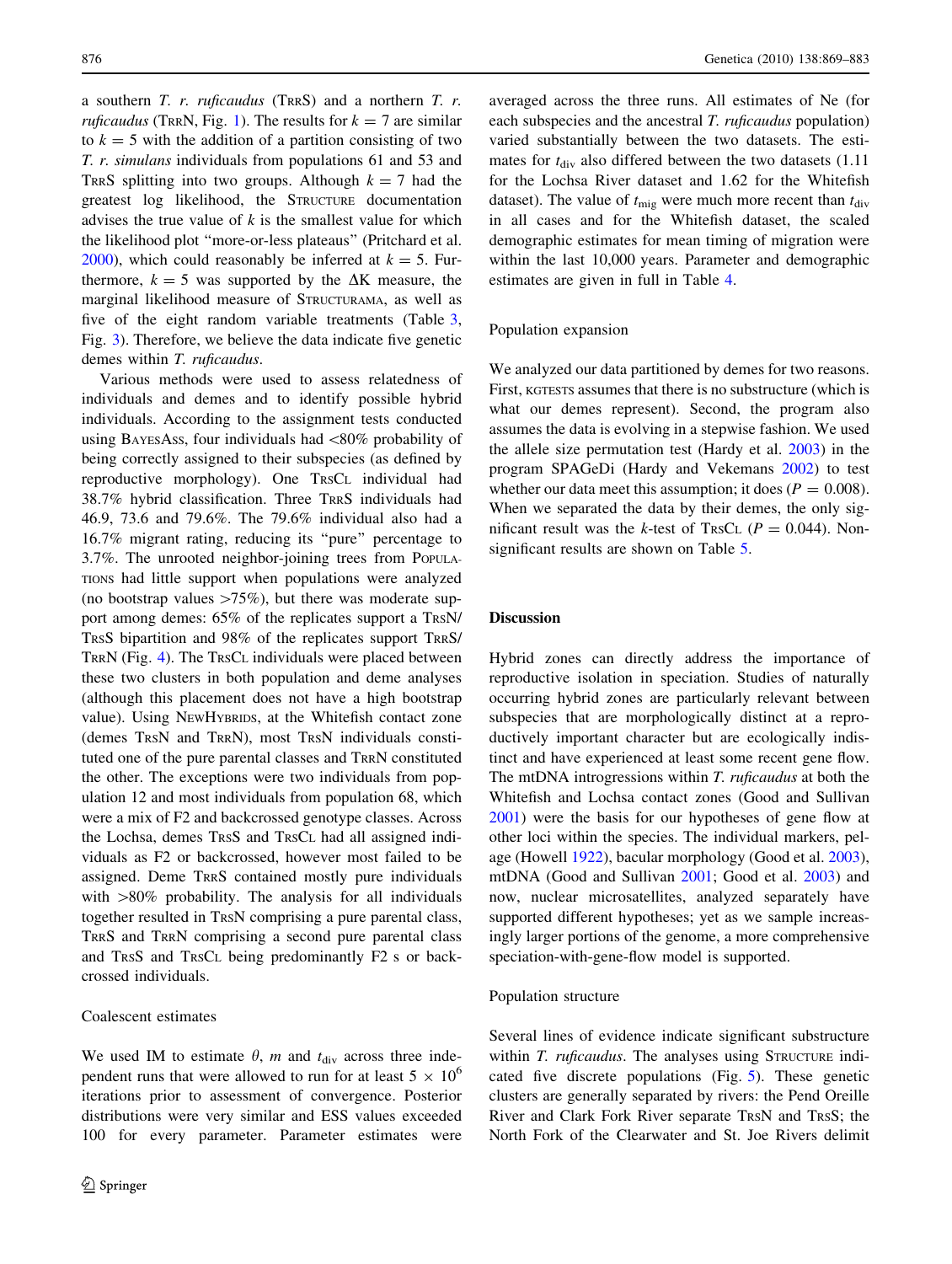<span id="page-8-0"></span>Fig. 4 Unrooted neighborjoining trees based on genetic distances of the microsatellite data. a Operational taxonomic units for the analysis are the demes. Pie charts (representing the demes and scaled to size) show the average coancestry coefficients for all individuals in a deme ( $k = 5$ , using structure). Bootstrap values greater than 50% shown. b Operational taxonomic units for the analysis are the sampling localities; colors represent which deme the sampling locality belongs to [TRSN (dark gray), TRSS (horizontal bars), TRSCL (light gray), TRRS (white), TRRN (black)]



TRSS and TRSCL; the Lochsa River separates TRSCL and TRRS. Across a range of priors, STRUCTURAMA placed the majority of the posterior probability as supporting five populations (Table [3](#page-6-0)). The lack of support for  $k = 1$  and  $k = 2$ , even when the expected prior number of populations is set to one or two, indicate strong signal for substructure. Furthermore,  $F_{ST}$  and  $R_{ST}$  were significantly different from zero when the demes were grouped, indicating significant population differentiation (Table [2](#page-6-0)).

Incomplete reproductive isolation

Assessing reproductive isolation with assignment tests may be done in a number of ways. As we did not know the extent of nuclear hybridization in our data, we used STRUCTURE and initially assessed  $k = 2$  (for the subspecies). This provided the same utility for our data as assigning parentals a priori: pure parental populations were detected and these populations were geographically correlated (Fig. [6](#page-11-0)). To identify a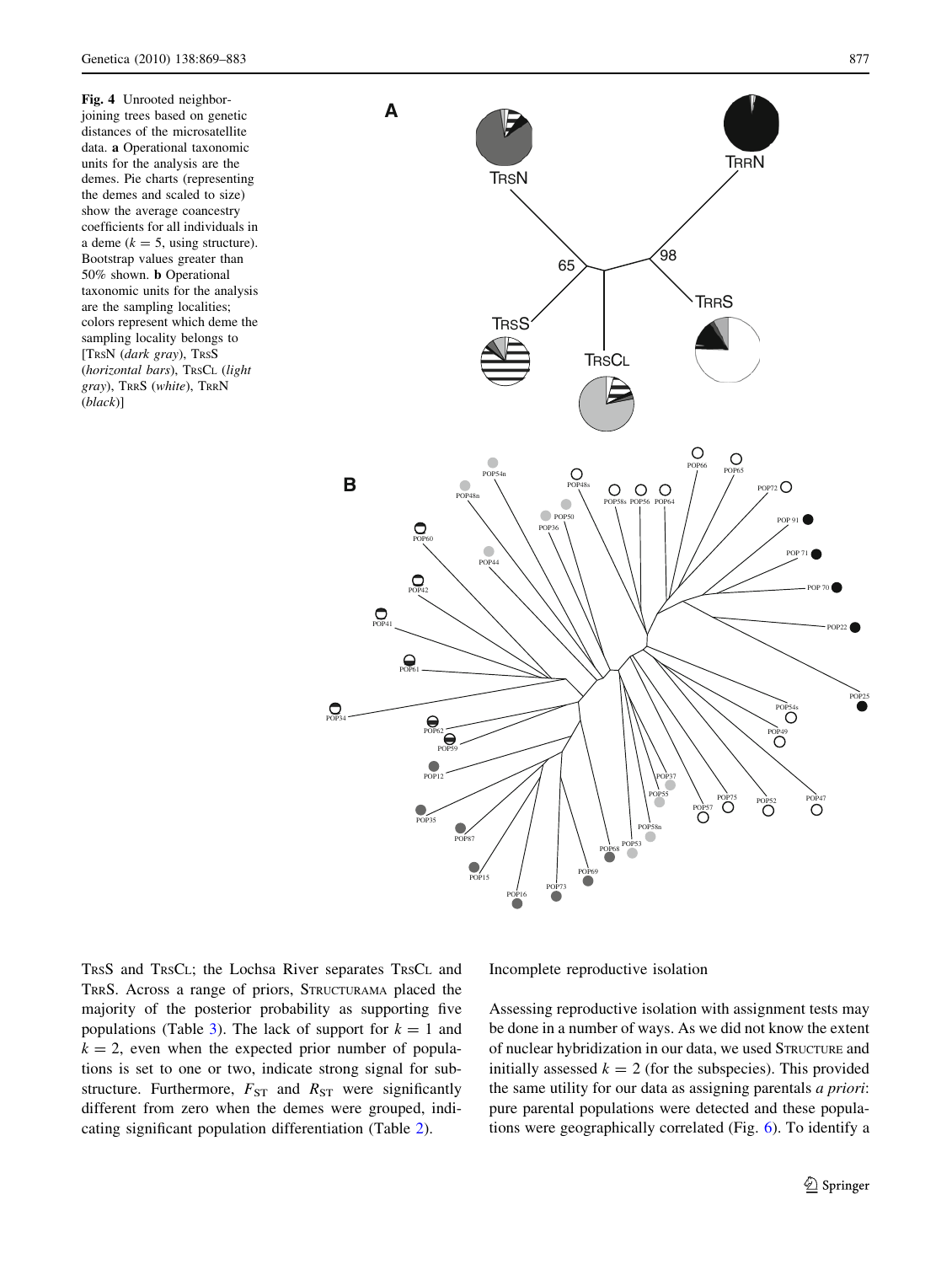|                    | Lochsa contact zone |           |            | Whitefish contact zone |           |            |
|--------------------|---------------------|-----------|------------|------------------------|-----------|------------|
|                    | HDP90Lo             | HiPt      | HDP90Hi    | HDP90Lo                | HiPt      | HDP90Hi    |
| $\theta$ TRS       | 27.4564             | 42.1224   | 68.5858    | 1.1782                 | 3.6232    | 10.1598    |
| $\theta$ TRR       | 9.005               | 16.6775   | 30.7325    | 3.495                  | 8.0796    | 18.7668    |
| $\theta$ TR        | 21.9821             | 38.5069   | 83.8969    | 11.683                 | 64.1088   | 145.9639   |
| $t_{\rm div}$      | 0.635               | 1.112     | 9.735      | 1.225                  | 1.625     | 48.625     |
| $m$ <sub>TRS</sub> | 0.0033              | 0.0036    | 0.2763     | 0.0208                 | 0.1575    | 1.4425     |
| $m_{\rm TRR}$      | 0.0464              | 0.307     | 0.9996     | 0.0025                 | 0.0025    | 0.4542     |
| $t_{\rm mig}$ TRS  |                     | 0.135     |            |                        | 0.025     |            |
| $t_{\rm mig}$ TRR  |                     | 0.165     |            |                        | 0.025     |            |
| $N_{\rm ef}$ TRS   | 4,025,865           | 6,176,311 | 10,056,575 | 172,752                | 531,266   | 1,489,712  |
| $N_{\rm ef}$ TRR   | 1,320,384           | 2,445,387 | 4,506,232  | 512,468                | 1,184,687 | 2,751,730  |
| $N_{\rm ef}$ TR    | 3,223,182           | 5,646,167 | 12,301,598 | 1,713,050              | 9,400,117 | 21,402,331 |
| $T_{\rm div}$      | 186,217             | 326,100   | 2,854,839  | 359,238                | 476,540   | 14,259,531 |
| $M_{\mathrm{TRS}}$ |                     | 0.303     |            |                        | 1.141     |            |
| $M_{\rm TRR}$      |                     | 10.241    |            |                        | 0.04      |            |
| $T_{\rm mig}$ TRS  |                     | 39,589    |            |                        | 7,331     |            |
| $T_{\rm mig}$ TRR  |                     | 48,387    |            |                        | 7,331     |            |

<span id="page-9-0"></span>Table 4 Raw and demographic parameter estimates from IM, with associated 90% highest posterior density intervals (HDP90)

 $N_{\text{ef}}$  = effective female population size,  $T_{\text{div}}$  = divergence time in years from present,  $M$  = migration rate per year,  $T_{\text{mig}}$  = mean timing of migration events

**Table 5** Within-locus  $(k)$  and interlocus  $(g)$  tests for population expansion

| Demes | k         | g      |
|-------|-----------|--------|
| TRSN  | 0.3406    | 0.4340 |
| TRSS  | 0.5856    | 0.3903 |
| TRSCL | $0.0449*$ | 0.5813 |
| TRRS  | 0.3406    | 0.6041 |
| TRRN  | 0.1483    | 1.5266 |

Values from  $k$ -tests represent  $P$ -values;  $g$ -tests represent calculated test statistics. Significant values are denoted by asterisks

hybrid zone, we considered any population that contained a hybrid individual to be part of the hybrid zone. An individual was considered a hybrid if the coancestry coefficient met a certain threshold. The hybrid zones were large when a high level of coancestry was required to be considered pure (90% coancestry, Fig. [6](#page-11-0)a) and decreased to areas closer to the morphological contact zones (which are step clines) when we relaxed the coancestry criterion for individuals to be considered pure (i.e., to 80% then 60%; Fig. [6](#page-11-0)b, c). In other words, the more stringent our criteria for assigning pure parental individuals, the fewer individuals met that criteria and the hybrid zones increased in area. Additionally, across all three treatments, the hybrid zones were centered on the morphological contact zones; as the hybrid zones grew, they grew on both sides of the contact zones, in most cases. This analysis supports bidirectional gene flow, since the hybrid zones extend into both subspecies ranges at both contact zones and persist even at the lowest stringency for pure status. This finding also supports differential introgression at the two contact zones: the Lochsa hybrid zone is much larger than the Whitefish hybrid zone, which is what one would expect if the Lochsa contact zone is older. An older contact zone has had more time for hybridization events and the spread of new alleles to occur, whereas a younger contact zone has had relatively less time. It should be noted, that age alone may not explain the pattern we see in the size of the two hybrid zones. Available habitat for T. ruficaudus to expand may have influenced the current distribution of hybrids; there is less mesic forest habitat near the Whitefish contact zone than in the Lochsa contact zone. However, T. ruficaudus has not expanded to fill all available habitat, so that argues for the importance of age of the contact zones for the differential size of the hybrid zones. Second, our sampling in the Whitefish zone is more sparse than the Lochsa zone. The difference in sampling may make it harder to detail the difference in the sizes of the hybrid zones. Our sampling scheme, despite its inconsistencies, provides a reasonable representation of the distribution of haplotypes.

Our analysis using NEWHYBRIDS detected numerous individuals of various hybrid classes, although no individuals were assigned as an F1 with high probability. Across the Whitefish contact zone, hybrid individuals occur only in population 68, which is where mtDNA has introgressed. Conversely, across the Lochsa contact zone, both TRSS and TRSCL are largely comprised of F2,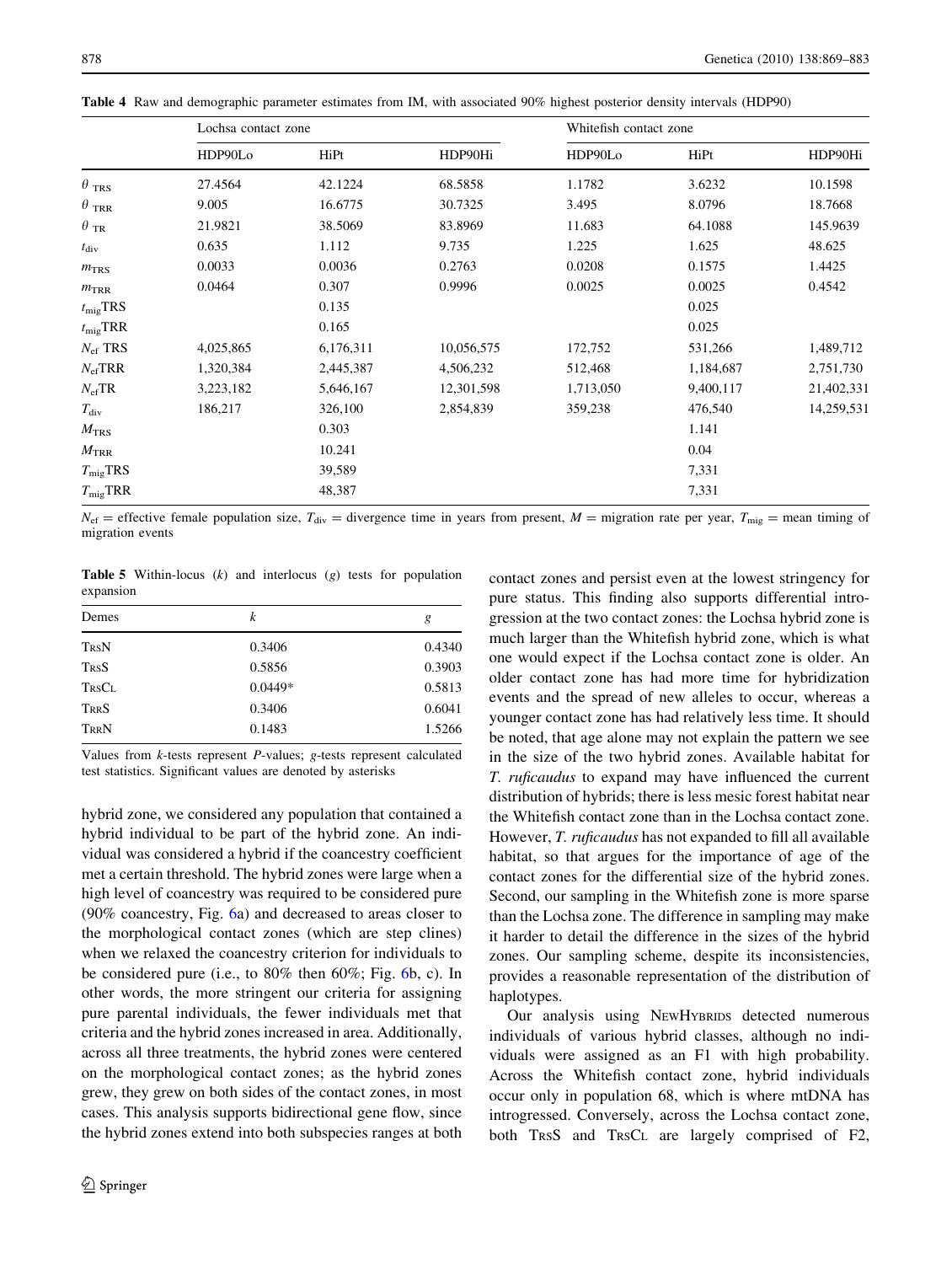<span id="page-10-0"></span>

Fig. 5 Mapped coancestry coefficients. Pie charts represent the proportion of coancestry to the five demes ( $k = 5$ , using STRUCTURE) averaged over all individuals in a sampling locality. Pie charts scaled to sample size; colors represent the demes [TRSN (dark gray), TRSS (horizontal bars), TRSCL (light gray), TRRS (white), TRRN (black)]

backcrossed or unassigned individuals, to the exclusion of a second pure parental class. This would appear to contradict the hypothesis that TRSCL is a hybrid of TRSS and TRRS, but, the unrooted NJ tree based on genetic distance places TRSCL between TRSS and TRRS and places TRSS between TRSN and TRSCL. The complete lack of F1s can be taken as evidence that contemporary hybridizations are rare, but the effects of recent hybridization are still detectable.

## Population expansion

The KGTESTS tests detect expansion for only one deme using the within-locus  $k$ -test and the interlocus  $g$ -test. The only significant result was the  $k$ -test for TRSCL where the allele distributions are smoother than expected under a constant sized population  $(k$ -test), but the variance of the variance in these allele distributions are not sufficiently low enough to indicate expansion (g-test). Although this indicates the hybrid zone may have recently undergone or is currently undergoing an expansion, these results are not particularly strong. However, the reduced diversity of mtDNA haplotypes and the reduced levels of coancestry at the microsatellite loci indicate recent expansion. Additionally, the estimates of  $F_{ST}$  (0.21) and  $R_{ST}$  (0.15) between TRSN and TRRN indicate these two demes are the most differentiated and most recently exposed to secondary contact. Interpreted with the geologic history of the Inland Northwest, wherein a Clearwater refugium south of the Cordilleran ice sheet may have harbored diversity that expanded after glacial recession, the evidence strongly supports a recent northward expansion.

The pattern of mtDNA variation also supports a rapid northward expansion (Good and Sullivan [2001](#page-13-0)). The TRSN and TRRN demes contain only two mtDNA haplogroups and the majority of individuals belong to a single haplotype. Unique, single mutation haplotypes occurring at low frequency is coincident with a leading edge expansion; populations expand quickly and a single haplotype becomes widespread and abundant and because the expansion was so recent, only single mutations have occurred and these have not had time to spread or differentiate.

# Coalescent estimates

At the Whitefish contact zone, the migration rate into T. r. simulans is greater than one individual per generation and  $N_{\text{mig}}$  is two. Into *T. r. ruficaudus*, the migration rate is effectively zero and  $N_{\text{mig}}$  is zero. This strongly supports unidirectional migration that is further supported by the mtDNA distribution (i.e. two strongly diverged mtDNA haplogroups and a single introgressed population). For both subspecies,  $T_{\text{mig}}$  is within the last 10,000 years, which is what we expect, given the history of the species range and evidence for a recent northward expansion following ice sheet recession. At the Lochsa contact zone, the migration patterns are the inverse of the Whitefish contact zone. Migration into T. r. *ruficaudus* is greater than ten individuals per generation and  $N_{\text{mig}}$  is five. Into *T. r. simulans*, migration is almost zero per generation and  $N_{\text{mig}}$  is zero. This seems counterintuitive, given the direction of the mitochondrial introgression. Based on the mtDNA phylogeny, there must have been at least one migration event into T. r. simulans. However, since the Lochsa contact zone has experienced a complex natural history, including episodic vicariance and contact between the two subspecies, the signal for unidirectional migration into  $T$ .  $r$ . *ruficaudus* may be reasonable. Additionally, IM assumes no substructure within the data, an assumption the Lochsa dataset violates. Thus, given the substructure within the eastern mtDNA haplogroup, the migration of individuals may be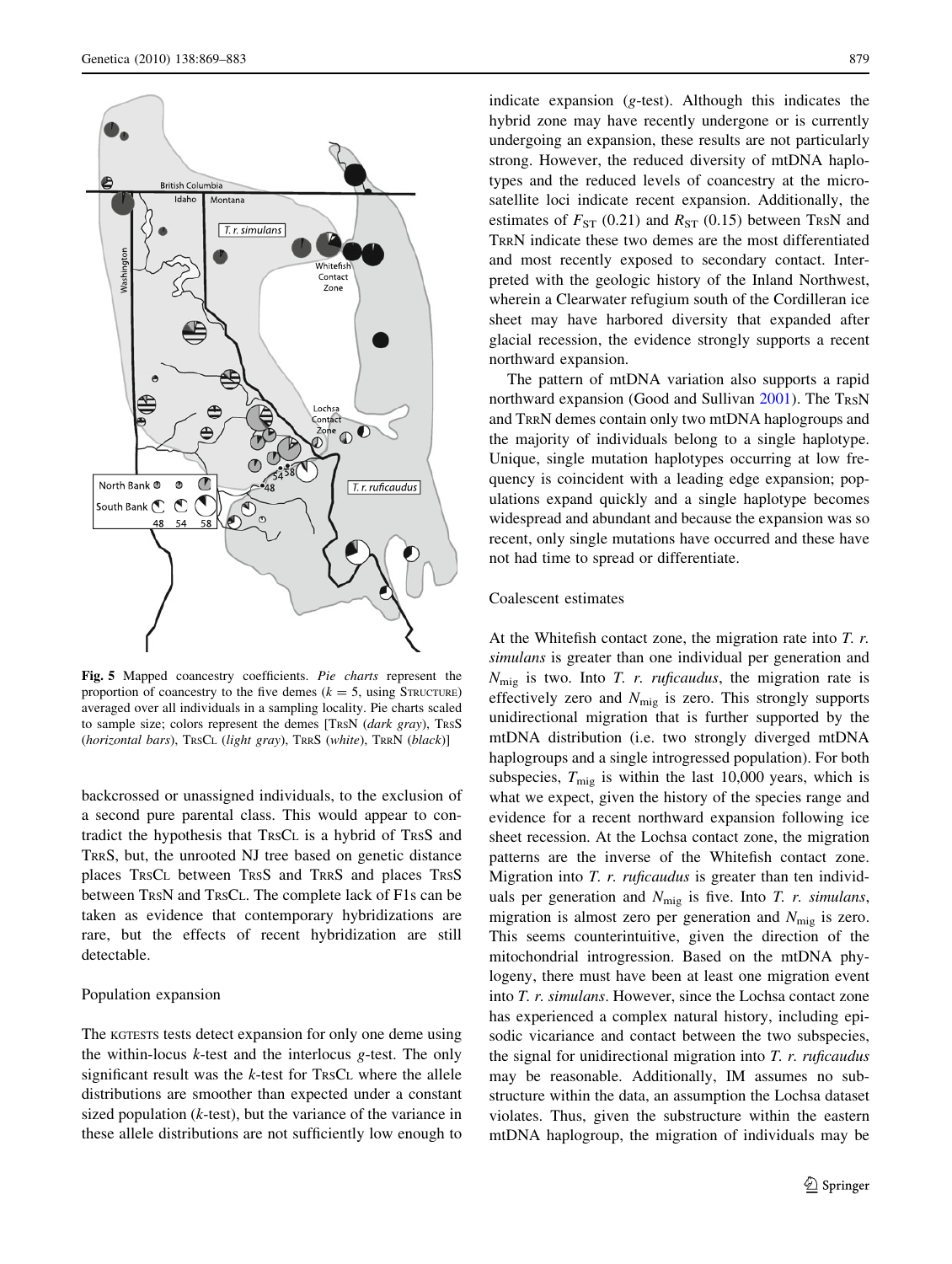<span id="page-11-0"></span>

Fig. 6 Analysis of hybrid zones. Each map consists of all individuals within a population shown as a pie chart. The pie charts represent the proportion of individuals that are pure T. r. ruficaudus (black), pure T. r. simulans (white) and hybrids (gray) according to STRUCTURE analyses at  $k = 2$ . The levels of coancestry required to be pure is

varied across the treatments. a Pure individuals exceed 90% coancestry to either subspecies. b Pure individuals exceed 80% coancestry. c Pure individuals exceed 60% coancestry. Pie charts are scaled to sample size

overwhelmingly into T. r. ruficaudus, after divergence in isolation on the T. r. simulans side of the Lochsa River. The estimate of  $t_{\text{mig}}$  is substantially higher at the Lochsa contact zone than the Whitefish zone but still more recent than  $t_{\text{div}}$ , indicating hybridization.

Finally, our estimate of  $T_{div}$  (326,000-476,000 YA, Table [4](#page-9-0)) is more recent than expected  $(>1.5$  MYA). A study involving a yellow-pine chipmunk subspecies (T. amoenus canicaudus) whose mtDNA is nested within T. ruficaudus estimated the hybridization event between T. ruficaudus and T. amoenus to be over 1.5 million YA (Good et al. [2008](#page-13-0)). This event would need to be more recent than the initial divergence between the *T. ruficaudus* subspecies. There are several possible explanations for the discrepancy in divergence time estimates between these two studies. First, given hybridization, vicariance and contact cycles, the time between initial divergence and final divergence of the T. ruficaudus subspecies could have a wide range (the HPDs for all estimates are quite large and extend past the expected time of divergence). Perhaps the time of initial divergence predates the hybridization between T. ruficaudus and T. amoenus. Second, Wakeley [\(2000](#page-14-0)) has shown that substructure within populations has a measurable effect on coalescent estimates of effective population size and divergence times. This could certainly be occurring within our sample, given the amount of nuclear and mitochondrial DNA substructuring. Finally, it is possible that IM is actually estimating a divergence time for a node that is not the split between the eastern and western mtDNA clades, as we assumed. Given the extensive haplotype sharing and large number of private alleles, it may be that IM is estimating a younger node closer to the tips of the tree and not the deepest node in the phylogeny. Regardless of parameter estimates in years,  $t_{div}$  substantially precedes  $t_{mig}$  at both contact zones, indicating hybridization.

#### **Conclusions**

Tamias ruficaudus is comprised of two closely related subspecies each with significant genetic substructure. Given our current sampling and analytical tools it appears that there are three distinct demes in  $T$ .  $r$ . simulans and two in T. r. ruficaudus and these five demes are geographically correlated. Previous studies that documented mtDNA introgression at the contact zones were upheld and mtDNA introgression due to hybridization was strongly supported. Additionally, whereas the mtDNA is unidirectionally introgressing, the nuclear genomes are bidirectionally moving across the contact zones. The southern contact zone, at the Lochsa River, has had a longer and more complex history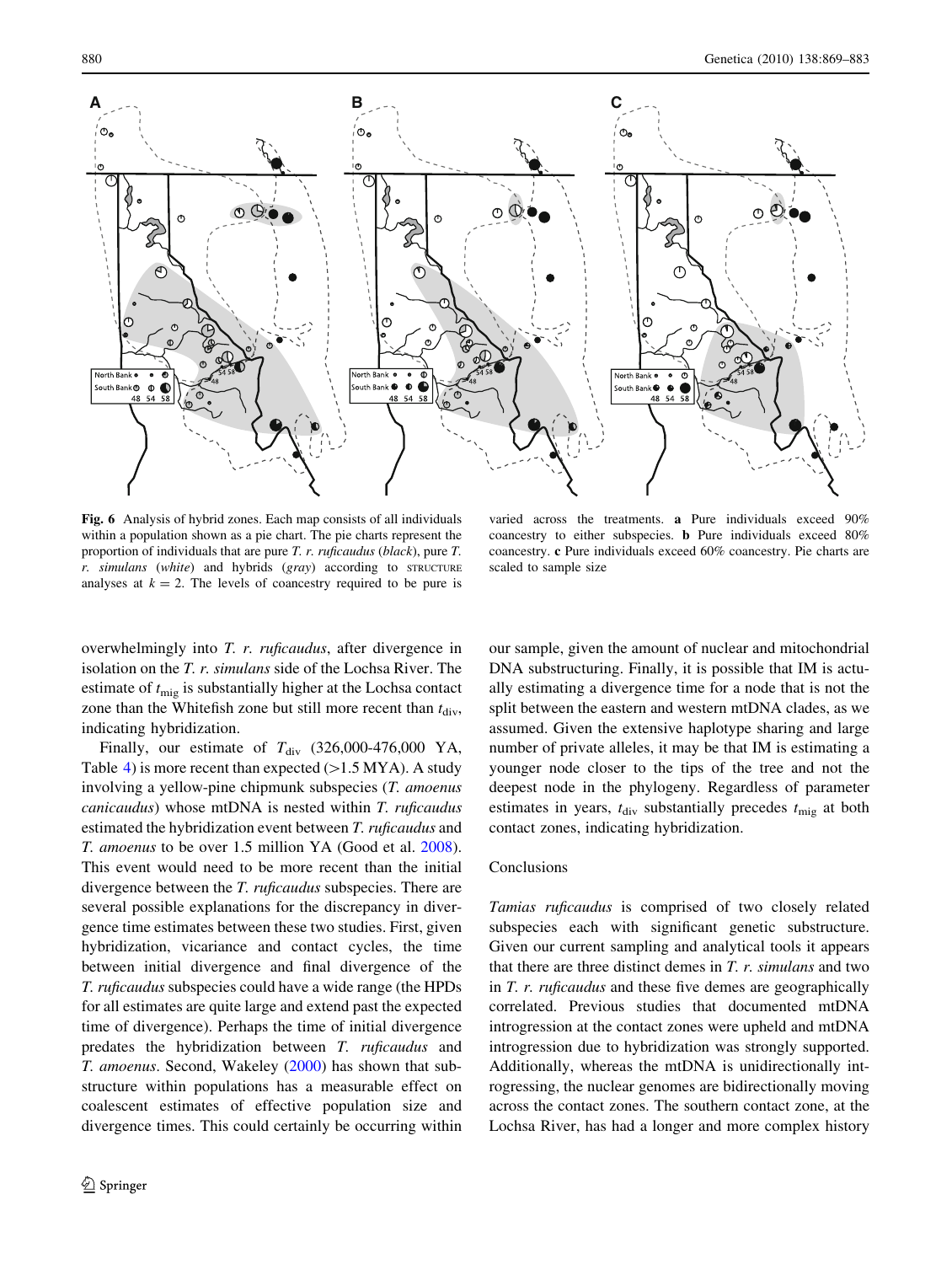<span id="page-12-0"></span>of isolation and contact and that is shown in the increased genetic diversity and size of the hybrid zone. The northern contact zone, near Whitefish, MT, covered by glaciers until very recently, displays a lack of genetic diversity and a small zone of introgression supporting the hypothesis of a more recently established hybrid zone. So, despite the distinct bacular morphologies, which are thought to indicate reproductive isolation, we have evidence of hybridization at both contact zones. It appears that the supposed morphological barrier to hybridization has been breached repeatedly, yet strictly maintained, an occurrence that may be common across much of Tamias. Further study on the genomic scale may elucidate important genetic patterns and mechanisms that underlie these questions and others.

Acknowledgments We thank J. Good and the UI Mammalogy classes (1999–2003) for assistance with field collection. The Field Museum of Natural History, Royal British Columbia Museum, Victoria, Burke Museum of Natural History and Culture and the Connor (Washington State University) provided tissue samples. L. Waits, M. Cantrell, B. Carstens, M. Koopman and T. Pelletier, C. Baers and two anonymous reviewers provided valuable comments on this manuscript. This work was funded by NSF DEB-0717426 (to JS) and DEB-0716200 (to JD). Analyses were run on the bioinformatics core facility supported by the Initiative for Bioinformatics and Evolutionary Studies (IBEST) and funded by NHI (NCRR 1P20RRO16448- 01) and NSF (EPS-809935).

## Appendix 1

See Table 6.

Table 6 Sampling localities for all individuals; latitude and longitude, number collected (N) and description of localities

| Loc | Latitude | Longitude       | N              | Information                                                                                                                                                                          |
|-----|----------|-----------------|----------------|--------------------------------------------------------------------------------------------------------------------------------------------------------------------------------------|
| 12  | 49.02 N  | $-117.43$ W     | $\overline{4}$ | British Columbia, Church Creek Road; TRS: RBCM19655, 19666–8 [WI, WA, WI(2)]                                                                                                         |
| 15  | 49.47 N  | $-117.33$ W     | 6              | British Columbia, Giveout Creek FSR KM 9-10; TRS: RBCM19658-62, 20038 [WA(6)]                                                                                                        |
| 16  | 49.439 N | $-117.284$ W    | 2              | British Columbia, Gold Creek, KM 4.9 Gold Creek RD; TRS: RBCM19654, 20036 [WA(2)]                                                                                                    |
| 22  | 49.25 N  | $-114.40 W$     | 14             | British Columbia, Rainy Ridge Vicinity, Middle Kootenay Pass; TRR: RBCM19875, 19880, 19884-5,<br>19887, 19906–7, 19914–920 [EC2, EG2, E, EB2(2), EG2(5), EB2, EG2(3), EC2].          |
| 25  | 49.018 N | $-114.078$ W 1  |                | British Columbia, Source of Akamina Creek, $\sim$ 30 km W Wall Lake; TRR: RBCM19683 [EG2].                                                                                           |
| 34  | 47.053 N | $-116.87$ W     | 1              | Idaho, Benewah Co., 10 mi N Potlatch, Base of Mineral Mt.; TRS: JMG002 [WD]                                                                                                          |
| 35  | 48.513 N | $-116.583 W$    | 2              | Idaho, Boundary Co., Jeru Creek, 17 mi N. Sandpoint; TRS: JG001, JMS203 [WH, WA].                                                                                                    |
| 36  | 46.642 N | $-115.424$ W    | 6              | Idaho, Clearwater Co., 0.7 mi E Mouth, Weitas Creek; TRS: JMS151, 154–158 [EP, ER, WA, EP, ET,<br>WA1                                                                                |
| 37  | 46.911 N | $-115.065$ W    | -20            | Idaho, Clearwater Co., 19 mi N Kelly Forks, Rawhide Creek; TRS: JMS144-146, NMR18-26,<br>SMH09-16 [EY2, EO, EV, EQ2, EP(4), WA, EO2, EP, EO2, EP, ED, ET2, EP, EZ, EP (2), WA]       |
| 41  | 46.823 N | $-116.177$ W 5  |                | Idaho, Clearwater Co., 4 mi N Elk River; TRS: JMS191-195 [WF, WA, EN, WA(2)]                                                                                                         |
| 42  | 46.57 N  | $-116.270 W$ 4  |                | Idaho, Clearwater Co., 4.5mi E Teaken, Freeman Creek; TRS: JMS257-260 [WB(4)]                                                                                                        |
| 44  | 46.753 N | $-115.369$ W    | .5             | Idaho, Clearwater Co., 9mi NW Kelly Forks, Mush Saddle; TRS: JMS238-242 [EP, ES, WA(2), ED]                                                                                          |
| 47  | 45.840 N | $-115.830 W$ 5  |                | Idaho, Idaho Co., 10.5mi SE Grangeville, FR648A, Cougar Mtn.; TRR:JRD18-22 [EI, E, EI, EX2, EI]                                                                                      |
| 48  | 46.231 N | $-115.412 W$ 5  |                | Idaho, Idaho Co., 11 mi NE Lowell, Split Creek Pack Bridge; TRS:JMG29 [EA]; TRR: JMS181-2,<br>JMS255-6 [EP, EI, EP, EI]                                                              |
| 49  | 45.968 N | $-115.593 W$ 5  |                | Idaho, Idaho Co., 13 mi S Confluence Lochsa/Selway; TRR: F126113–5, 126123–4 [EH, EI(2), EK,<br>EП                                                                                   |
| 50  | 46.439 N | $-115.489 W$ 5  |                | Idaho, Idaho Co., 18 mi E Pierce, Rocky Ridge Lake; TRS: JMS159-163 [EQ, EZ, ER, EP(2)]                                                                                              |
| 52  | 46.002 N | $-115.395 W$ 1  |                | Idaho, Idaho Co., 25 km N Elk City, FR443, TRR: JMG91 [EJ2]                                                                                                                          |
| 53  | 46.510 N | $-115.154 W$ 5  |                | Idaho, Idaho Co., 30 mi E Pierce, Twelve-Mile Saddle; TRS: JMS176-180 [ED, EP(2), EC, EP]                                                                                            |
| 54  | 46.430 N | $-115.129 W$ 5  |                | Idaho, Idaho Co., 30 mi NE Lowell, Eagle Mt Pack Bridge; TRS:JMS164 [EP]; TRR: JMS165,<br>JMS252-4 [EL, EI(3)]                                                                       |
| 55  | 46.540 N | $-114.989 W$ 15 |                | Idaho, Idaho Co., 40 mi E Pierce, Indian Post Office; TRS: JMG153-4, JMS171-175, NMR1-6,<br>SMH1-2 [EM2, EL2, EA2(2), EE, EZ, EA, EP2, EV2, EP(2), ER2, EV2, EP, EU2]                |
| 56  | 46.345 N | $-114.640 W$    | - 13           | Idaho, Idaho Co., Elk Summit/Hoodoo Lake; TRS: JMG74-81, NMR27-9, SMH17-8 [EA, EI, XX,<br>EP, XX(4), EZ, EW2, EP, EI(2), ES2]                                                        |
| 57  | 46.635 N | $-114.578 W$ 3  |                | Idaho, Idaho Co., Lolo Pass/Elk Meadows; TRR: FMNH126126-8 [EF2, EB(2)]                                                                                                              |
| 58  | 46.461 N | $-115.018$ W    | - 16           | Idaho, Idaho Co., Warm Springs Trail Head; TRS: JMG150, 155, 157, JMS298 [EL2, E, W, XX];<br>TRR: JMG143-44, 46, 48-9, 183-6, 301, 305-6 [EK2, EP, EK2, EI(2), EP(2), EI, EF, XX(3)] |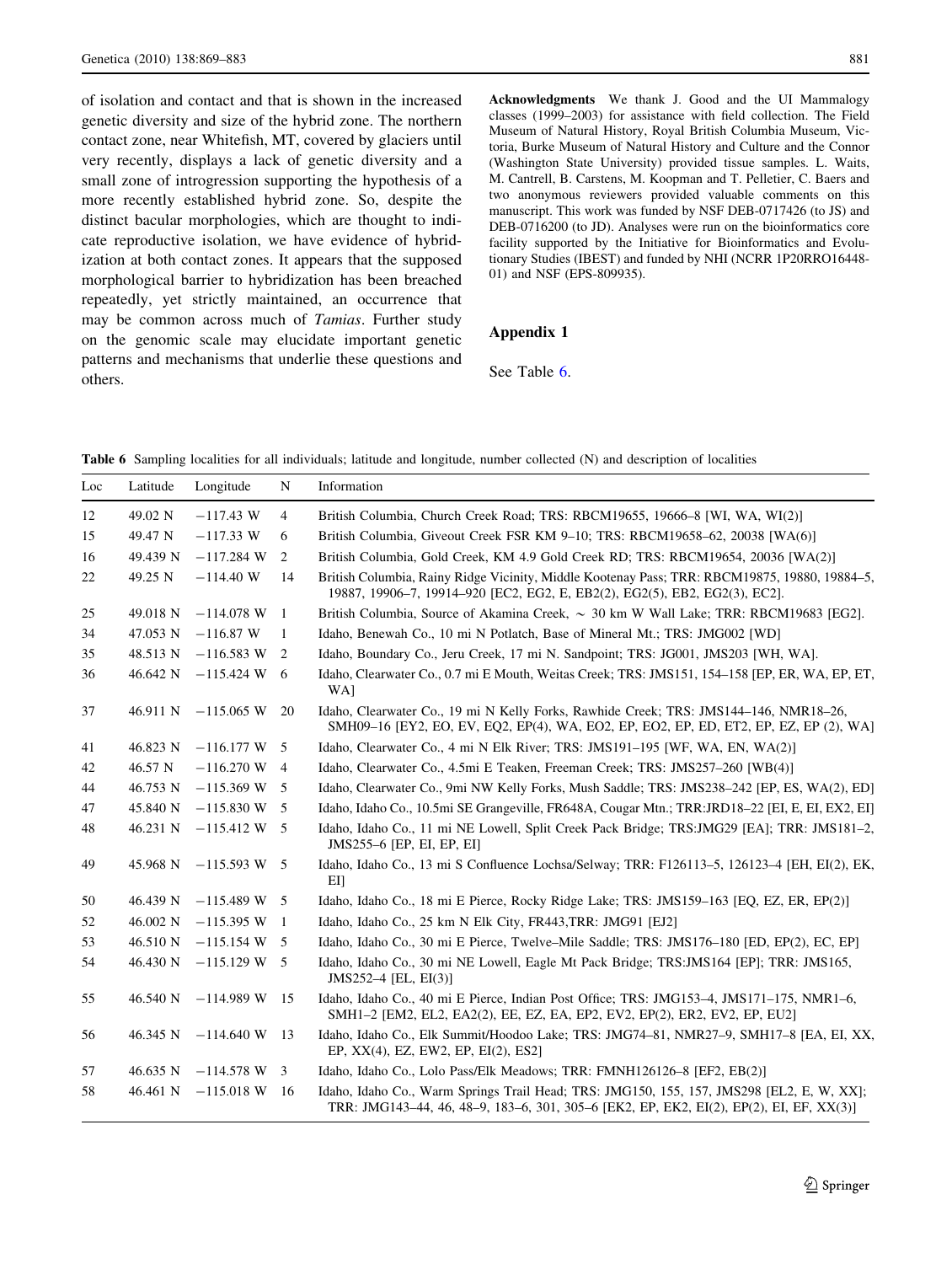<span id="page-13-0"></span>Table 6 continued

| Loc | Latitude | Longitude      | N              | Information                                                                                                                                                                     |
|-----|----------|----------------|----------------|---------------------------------------------------------------------------------------------------------------------------------------------------------------------------------|
| 59  | 47.708 N | $-116.377$ W   | - 16           | Idaho, Kootenai Co., 12.5 mi N Enaville; TRS: JMS200-2, NMR8-17, SMH6-8 [WG, WA(4), WY,<br>WA, WY, WA, WY, EP, WA(2), WM, WN, EP]                                               |
| 60  | 46.69 N  | $-116.971 W$   | 2              | Idaho, Latah Co., 4 mi SE Moscow, Paradise Ridge; TRS: JMS189-90 [ED(2)]                                                                                                        |
| 61  | 46.808 N | $-116.90 W$    | 9              | Idaho, Latah Co., Idaho, Latah Co., Moscow Vicinity, 8 mi NE, Moscow Mtn., TRS: JMS122–8,<br>132–3 [WC, WA(5) WE, XX, WA]                                                       |
| 62  | 47.225 N | $-115.606$ W   | -11            | Idaho, Shoshone Co., 8.2 mi E Avery; TRS: JMS211-215, 327-8, NMR7, SMH3-5 [EP(3), WA(2),<br>WK, XX, WA(3)]                                                                      |
| 64  | 45.730 N | $-113.900 W$   | -17            | Montana, Beaverhead Co., 8 km E Lost Trail Pass, Trail Creek; TRR: JMG59-64, 66-72, JRD55-8<br>[EI, XX, EI, XX, EG2(2), EI, E, EF2, EI(2), EJ]                                  |
| 65  | 45.450 N | $-113.080 W$   | -7             | Montana, Beaverhead Co., Pioneer Mts., 4mi NW Comet Mtn., FR484; TRR: JMG12-15 [EI(4)],<br>4 km E Table Mtn.; TRR: JRD145 [EI]; 6 km SE Saddleback Mtn.; TRR: JRD53–54 [EI(2)]  |
| 66  | 45.150 N | $-113.500 W$ 5 |                | Montana, Beaverhead Co., Selway Mtn., Bloody Dick Creek, FR1818; TRR: JRD139-143 [EI, EI2,<br>$EI(3)$ ]                                                                         |
| 68  | 48.506 N | $-114.248$ W   | -18            | Montana, Flathead Co., 12 km NNE Whitefish, TRS: JMS225-34, JMG126-33 [WA, EG2, WA(2),<br>EG2, WA, EG2, WA, EG2(2), WA(2), WJ, WK, WJ, WA]                                      |
| 69  | 48.42 N  | $-114.825$ W   | -11            | Montana, Flathead Co., 35 km W Whitefish, 2 km S Good Cr., TRS: JMG108,13-14,16-19 [WA(7)]                                                                                      |
| 70  | 48.393 N | $-113.945$ W   | -10            | Montana, Flathead Co., 8 km E Hungry Horse, Desert Mtn., TRR: JMG134-42,59 [EG2, E02, EG2,<br>$E, EG2(5), E$ ]                                                                  |
| 71  | 48.28 N  | $-113.61 W$    | 14             | Montana, Flathead, near Essex along Highway 2, TRR: JRD026, NMR40–49, SMH35–7 [ED2]                                                                                             |
| 72  | 46.586 N | $-114.578 W$   | $\overline{4}$ | Montana, Granite Co., Brewster Creek, Sliderock Mountain; TRR: FMNH126129-131, 133 [EG2(3),<br>EE2]                                                                             |
| 73  | 48.343 N | $-115.601 W$ 6 |                | Montana, Lincoln Co., 4 mi S. Libby, Flower Creek, TRS: JMS199,216–18, SMH19–20 [WA(2), W,<br>WA1                                                                               |
| 75  | 46.686 N | $-114.077$ W   | $\overline{4}$ | Montana, Missoula Co., South Lolo; TRR: FMNH126142-145 [EP, EI, EG(2)]                                                                                                          |
| 87  | 48.85 N  | $-117.18$ W    | 15             | Washington, Pend Oreille Co., Sullivan Creek Drainage, TRS:<br>CMNH83-56;81-574;80-698;80-699;80-701;83-57;98-3910;98-3913;98-3914;98-3915;82-474,<br>JMS205-10 [XX(10), WA(5)] |
| 91  | 47.404 N | $-113.725$ W 7 |                | Montana, Missoula Co., Lindbergh Lake; TRR: NMR55–57, SMH39–42 [EH3(3), XX(4)]                                                                                                  |

Subspecies, sample name and mtDNA haplotypes (in square brackets, correspond to order of individuals listed, XX indicates no mtDNA data collected for corresponding individual) included

# References

- Anderson EC, Thompson EA (2002) A model-based method for identifying species hybrids using multilocus genetic data. Genetics 160:1217–1229
- Barton NH, Hewitt GM (1985) Analysis of hybrid zones. Annu Rev Ecol Syst 16:113–148
- Bilgin R (2007) KGTESTS: a simple Excel macro program to detect signatures of population expansion using microsatellites. Mol Ecol Notes 7:416–417
- Brumfield RT, Jernigan RW, McDonald DB, Braun MJ (2001) Evolutionary implications of divergent clines in an avian (Manacus: Aves) hybrid zone. Evolution 55:2070–2087
- Carstens BC, Degenhardt JD, Stevenson AL, Sullivan J (2005) Accounting for coalescent stochasticity in testing phylogeographic hypotheses: modeling Pleistocene population structure in the Idaho Giant Salamander Dicamptodon aterrimus. Mol Ecol 14:255–265
- Cavalli-Sforza LL, Edwards AWF (1967) Phylogenetic analysis: models and estimation procedures. Evolution 21:550–570
- Coyne J, Orr HA (2004) Speciation. Sinauer Associates, Sunderland, Massachusetts
- Daubenmire R (1952) Plant geography of Idaho. In: Davis RJ (ed) Flora of Idaho. Brigham Young University Press, Provo, Utah, pp 1–17
- Delcourt PA, Delcourt HR (1993) Paleoclimates, paleovegetation, and paleoXoras during the late Quaternary. In: Flora of North America Editorial Committee (ed) Flora of North America, vol 1, 1st edn. Oxford University Press, New York, pp 71–94
- Detling LE (1968) Historical background of the flora of the Pacific Northwest. Bulletin No. 13. Museum of Natural History, University of Oregon, Eugene
- Dobzhansky T (1951) Genetics and the origin of species, 3rd edn. Columbia University Press, New York
- Evanno G, Regnaut S, Goudet J (2005) Detecting the number of clusters of individuals using the software structure: a simulation study. Mol Ecol 14:2611–2620
- Excoffier L, Laval G, Schneider S (2005) Arlequin (version 3.0): an integrated software package for population genetics data analysis. Evol Bioinform 1:47–50
- Felsenstein J (1985) Confidence limits on phylogenies: an approach using the bootstrap. Evolution 39:783–791
- Good JM, Sullivan J (2001) Phylogeography of the red-tailed chipmunk (Tamias ruficaudus), a northern rocky mountain endemic. Mol Ecol 10:2683–2695
- Good JM, Demboski JR, Nagorsen DW, Sullivan J (2003) Phylogeography and introgressive hybridization: chipmunks (genus Tamias) in the northern rocky mountains. Evolution 57:1900–1916
- Good J, Hird S, Reid N, Demboski J, Steppan S, Martin-Nims T, Sullivan J (2008) Ancient hybridization and mitochondrial